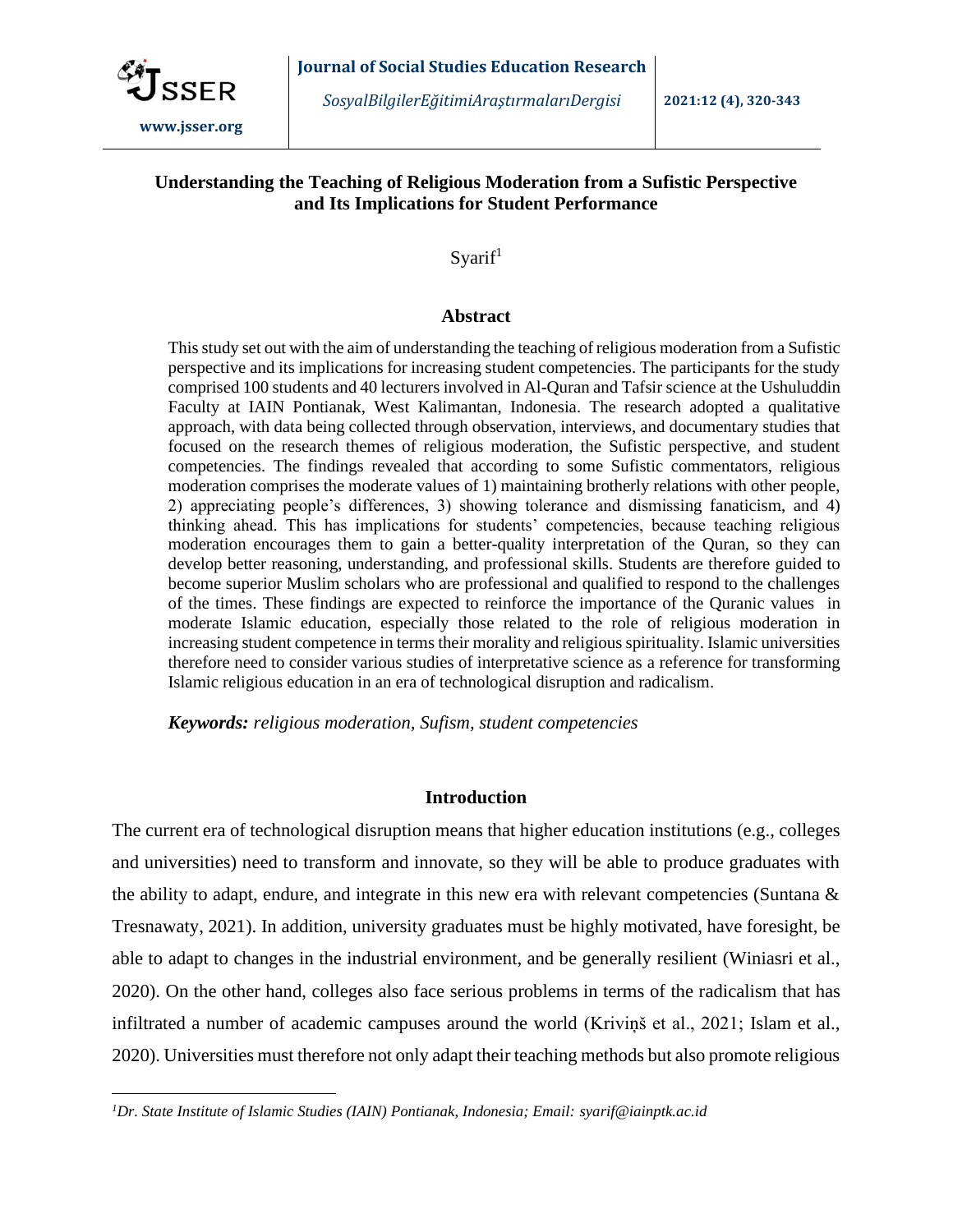moderation in the form of moderate Islamic education, so that in addition to developing the skills needed in the world of work, graduates will also be tolerant of human diversity and live a serene life in harmony and peace. It is undoubted that diversity in terms of tribes, nations, customs, religions, and cultures often leads to radicalism, especially in the higher education environment (Budiharso & Tarman, 2020). According to some studies, the occurrence of radical movements can be minimized by teaching religious moderation (Ishaq, 2021; Jamilah, 2021; Syatar et al., 2020); Arifinsyah et al., 2020; Arifianto, 2019). In response, Islamic colleges have begun to adopt moderate Islamic education, which teaches religious moderation. Indeed, moderate religious values emphasize aspects of morality and religious spirituality, and they are not radical (*tatharuff*) (Ali, 2018), so they can improve the competencies of students, both academically and in their social environments.

One study posits that college environments have become a space for the development of exclusivism, which in turn often leads to radicalism (Marbun & Pin, 2017). It is therefore hoped that religious moderation can become the glue that holds all people of various religions together. Indeed, this perspective can give birth to balanced religious attitudes and respect for different religious practices and beliefs (Roqib, 2021). The findings of previous studies suggest that religious moderation, when instilled in students, can help to foster and strengthen harmonious relationships between teachers, students, society, and the environment (Haryani & Lufaefi, 2021). Religious education therefore needs to integrate an awareness of different religious and cultural contexts and respond to the challenges of the times (Abidin et al., 2020; Sutrisno, 2019). In this case, religious education needs to teach critical knowledge about religion in society. Such religious insight can help students to open up their horizons and embrace ethics and tolerance toward followers of other religions. The teaching of religious moderation implicitly acts as a spiritual renewal and positions faith as the bridge between religious communities in social life (Janarbekovna, 2021).

At Islamic universities, the teaching of religious moderation must accord with the teachings of the Holy Quran, whose contents apply throughout the ages (Abdullah & Nento, 2021; Mahrus et al., 2020). The Quran requires careful and deep interpretation, however, in order to glean the meaning implied in its holy verses, and without a proper understanding, it can be misleading for the reader and used to misguide others (Anshori et al., 2021). In addition, presenting the thoughts of Sufistic commentators on religious moderation aims to convey the value of the holy verses of the Quran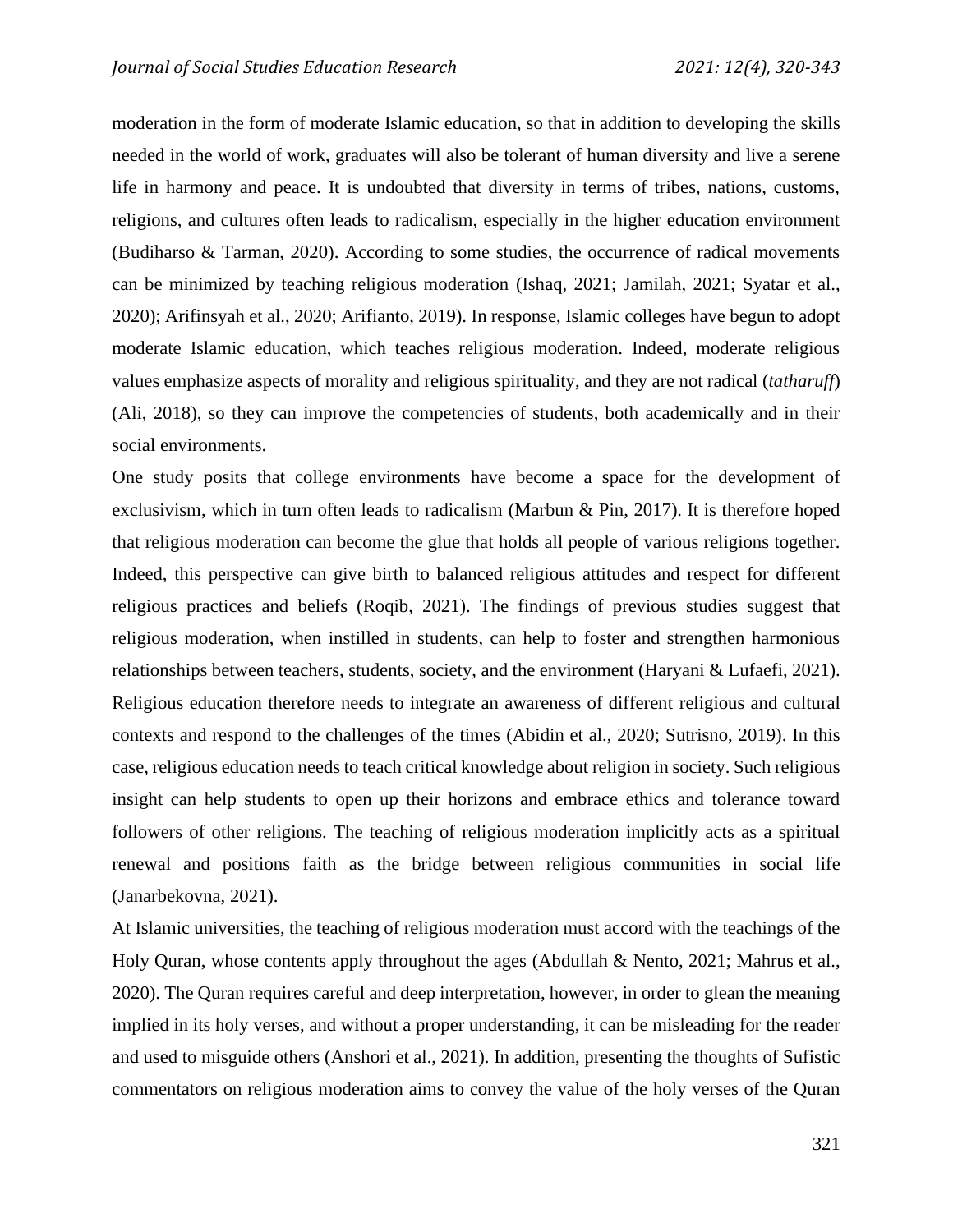## *Syarif*

as a strengthening of a nation. Therefore, a study of Sufistic interpretation (*tafsir isyari'*) conducted by *isyari'i* experts is very important as a science to support the understandings and meanings implied in each verse of the Quran. According to Asfar (2020), to understand the contents of a verse in the Quran, it is not enough to just grasp its contextual meaning—there must be a deeper understanding of its implicit meaning by applying a Sufistic approach.

The novelty of this research lies in understanding the teaching of religious moderation in Islamic education from the perspective of Sufistic commentators and its implications for developing Muslim students in Indonesia. Sufistic commentators reflect the spiritual seriousness of people who are clean, sincere, and pure in their hearts, so they can interpret and reflect on the meaning of the words of Allah SWT (Roqib, 2021). Their thoughts can subsequently be used as a means for teaching the values of religious moderation, which are beneficial for developing students' competencies. The literature posits that a moderate Muslim millennial identity can be formed through moderation in Islam (Farisi et al., 2021). The paradigm of religious moderation in a campus environment can help raise students' academic competencies, and moderate religious thoughts and practices can help moderate the relations between the increasingly diverse range of movements in Indonesia (Roqib, 2021). In practice, it uses values as both a form of understanding and an approach for contextualization (Bustomi, 2020). Thus, it is hoped that a study of these Sufistic commentators can open up new knowledge and interpretations, thus providing another perspective for deeply understanding the verses of the Quran through the teaching of religious moderation. In this way, colleges, especially in Islamic religious education study programs, will be able to maximally support the adoption of religious moderation in Indonesia.

### **Research Questions**

Based on the background described above, this research focused on two themes, namely religious moderation from the perspective of Sufistic commentators and its implications for student competencies. The researcher therefore formulated the following two research questions:

- 1) How is religious moderation taught from the perspective of Sufistic commentators?
- 2) What are the implications of teaching religious moderation for enhancing student competencies?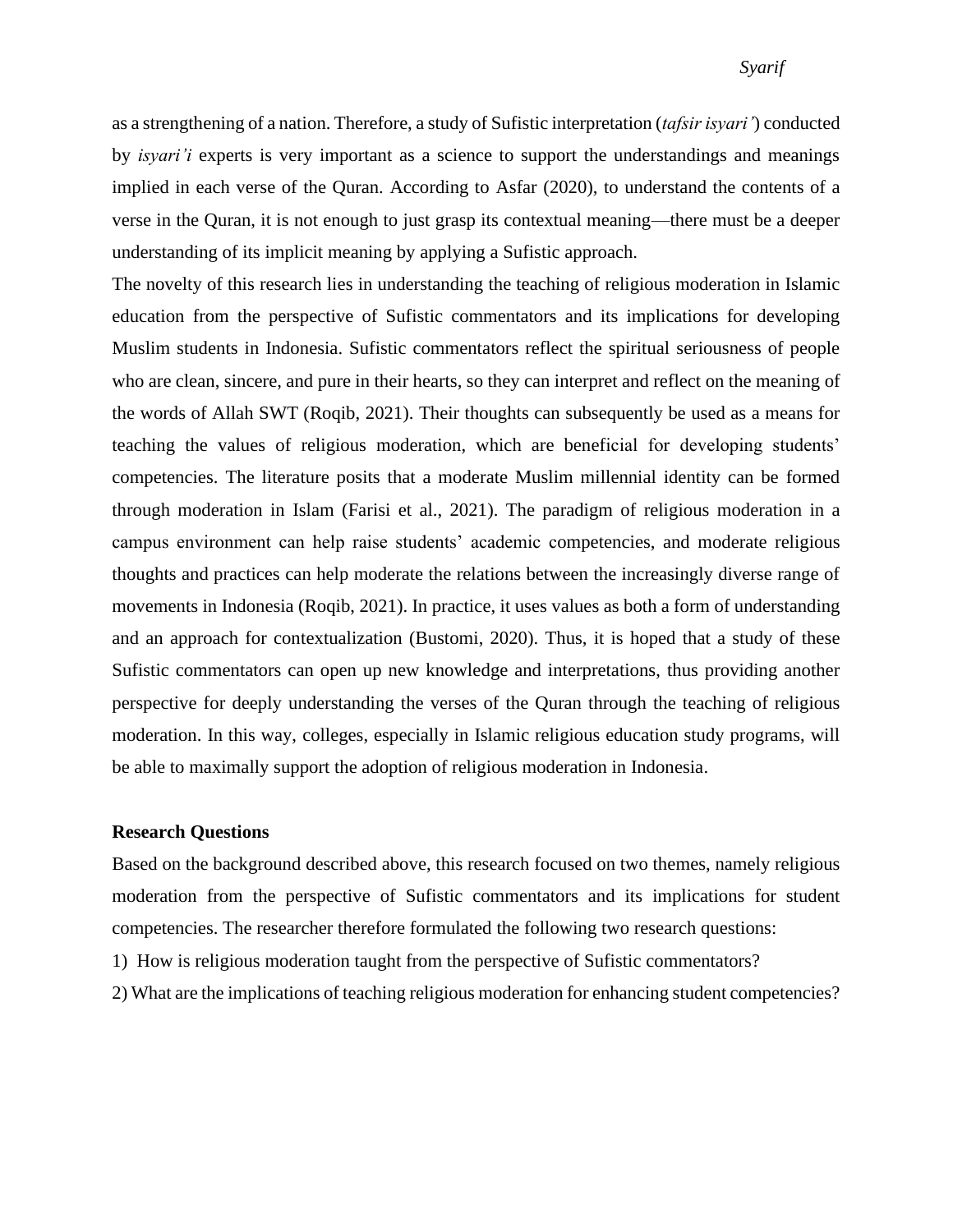### **Literature Review**

### **Religious Moderation**

According to Fahri & Zainuri (2019), religious moderation can manifest through the attitudes of *tawazun* and *i'tidal*, tolerance (*tasamuh*), egalitarianism (*musawah*), deliberation (*syura*), and dynamism and innovativeness (*tathawwur wa ibtikar*). Moderation reflects attitudes and views that are not excessive, extreme, or radical (*tatharurruf*), so it offers a synergy between justice and kindness. Following a religion generally implies spreading peace and love to everyone at all times with wisdom. The literature explains that religious moderation refers to holding moderate attitudes and perspectives in religion, so religious teachings are not practiced in an extreme manner. In other words, religious moderation is needed to prevent people's interpretations going beyond acceptable limits (Mahrus et al., 2020). This study posits that the moderating principles of Islam are justice, balance, tolerance, diversity, and exemplariness, and religious moderation discourse is an important part of creating religious cohesion (Kawangung, 2019) and fighting violent extremism and radicalism (Ibrahim et al., 2019; Mandaville & Nozell, 2017). There are three benchmarks for religious moderation: First, how strong is the commitment of religious adherents to the core teachings, namely human values? Second, how much mutual agreement and cooperation is shown among various peoples? Third, does the public order encourage the following of a moderate religion (Haidar, 2009)?

### **Sufistic Interpretation**

Sufistic interpretation (*tafsir isyari'* — يشير – إشارة – إشارة ) is a way of interpreting *nash* Al Ouran. a sort of interpretative science that is used to understand and explore the meanings implied in the holy verses of the Quran. In Sufistic interpretation, the interpretations of verses of the Quran differ from the literal meaning of the *zahir* verse, because there are implied instructions (*ta'wil*). Behind the meaning of the *zahir* text, commentators (e.g., *ulama/ulu al-'ilm* or people who are *al-'arif billah*) perceive symbols that according to their beliefs, can be considered as complimenting the meaning of the *zahir* text, so the *isyarah* meaning is elevated. According to their language and terms (Amir, 2021), Sufism scholars follow a ascetic but practical way of life in acting in obedience to Allah SWT (Anwar, 2000). The requirements for a Sufistic interpretation that must serve as the guidelines for a *mufassir* (Sufistic commentator) are as follows: 1) It must not deny the meaning of the *zahir* text. 2) There must be another verse or text to confirm it. 3) It must not conflict with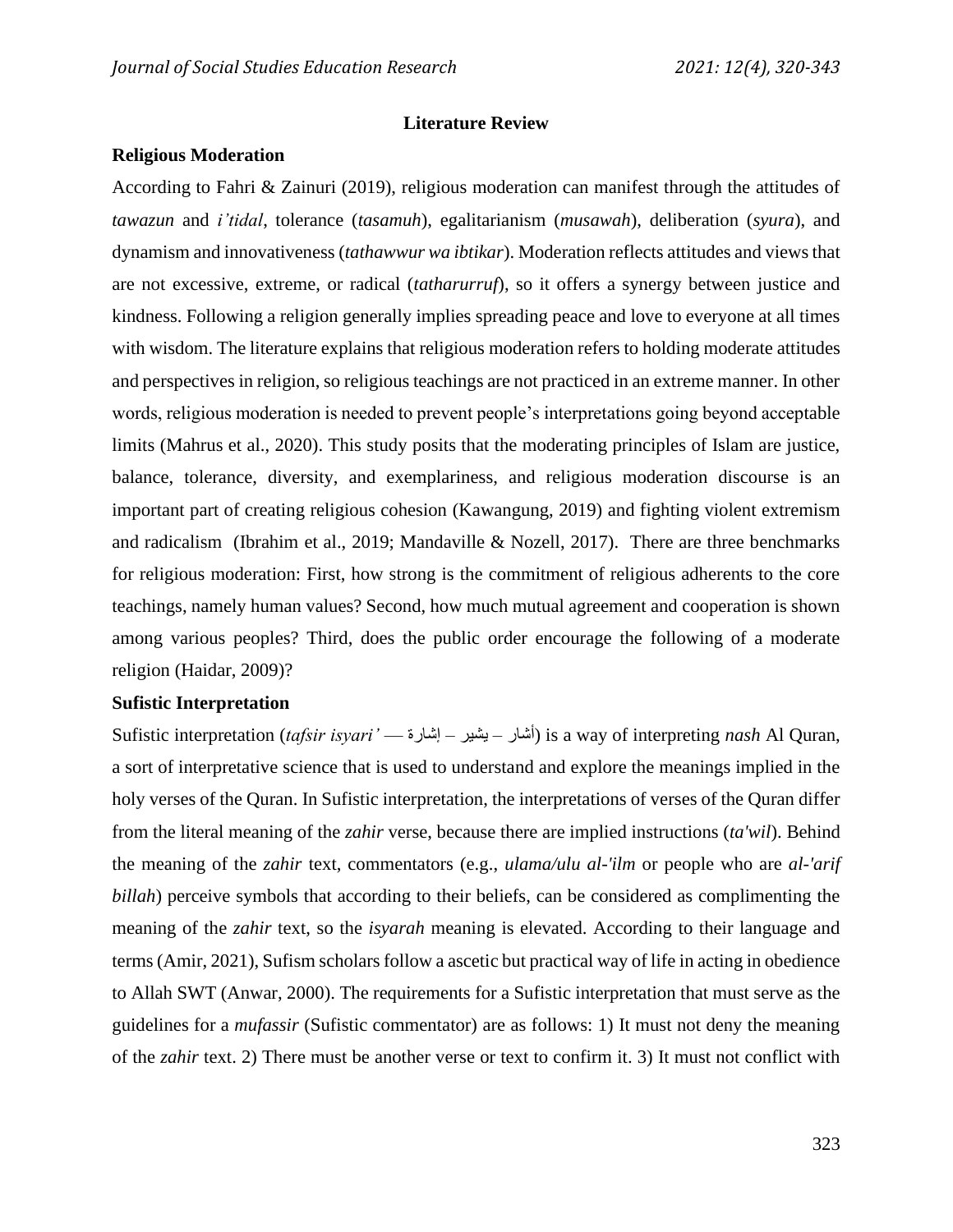## *Syarif*

reason or *sharia*. 4) It must begin by interpreting of the meaning of the text and allow for meaning other than the *zahir* meaning to arise (Rakhmat, 1999).

This interpretative science is included within the category of *ladunni* science, which means it is a direct gift from Allah SWT as a result of piety, *istiqamah*, and good morals of the people who study the Quran, as explained by Al Surah al Kahf (18) in verse 65: "Then they met a slave of Our slaves and bestowed upon him mercy from Our side, and We taught him knowledge from Our side." Abu Nasr al-Sarraj al-Tusi revealed in the book *al-Luma* that the Sufis argue that the science of interpretation is the knowledge contained in the Quran in secret, which can be realized through the deeds of charity in it. Sufistic interpretation from a historical perspective manifests through the spiritual seriousness of people who are clean, sincere, and pure in their hearts, so they are able to interpret and reflect on the meaning of the words of Allah SWT (Razak et al., 2019).

#### **Student Competencies**

Student competencies reflect the ability of students to fulfill necessary obligations at the university level based on their knowledge, skills, and attitudes (Cassidy, 2009). Student competencies can take three forms: First there is academic competence, which is the ability to achieve academic success, and this reflects in the final score for a course of study. Second, there are soft skills that relate to a student's ability to manage relationships and interactions with other people in the community. Third, there are hard skills in the form of functional abilities that are needed to perform a particular job in accordance with educational specifications (Burke & Biklen, 2006). To gain these competencies, students must be able to maintain synergy between their cognitive, affective, and psychomotor sides in order to be able to give birth to creative and positive ideas. Indeed, graduates with such competencies are able to find creative and constructive solutions to solve problems in society. In other words, the better the competencies, the greater the chances of addressing various environmental challenges and problems based on thinking skills, both individual and organizational management skills, and communication skills (Lincoln & Kearney, 2015).

At Islamic universities, a moderate Islamic education is expected to promote good Islamic skills (Rahmah & Fadhli, 2021). One study suggested that there are ten main skills for improving student competencies through moderate Islamic education, namely the ability to: 1) synthesize ideas and solutions for each problem; 2) think critically; 3) demonstrate creative thinking; 4) show leadership skills; 5) coordinate with others; 6) employ emotional skills; 7) make decisions; 8) be service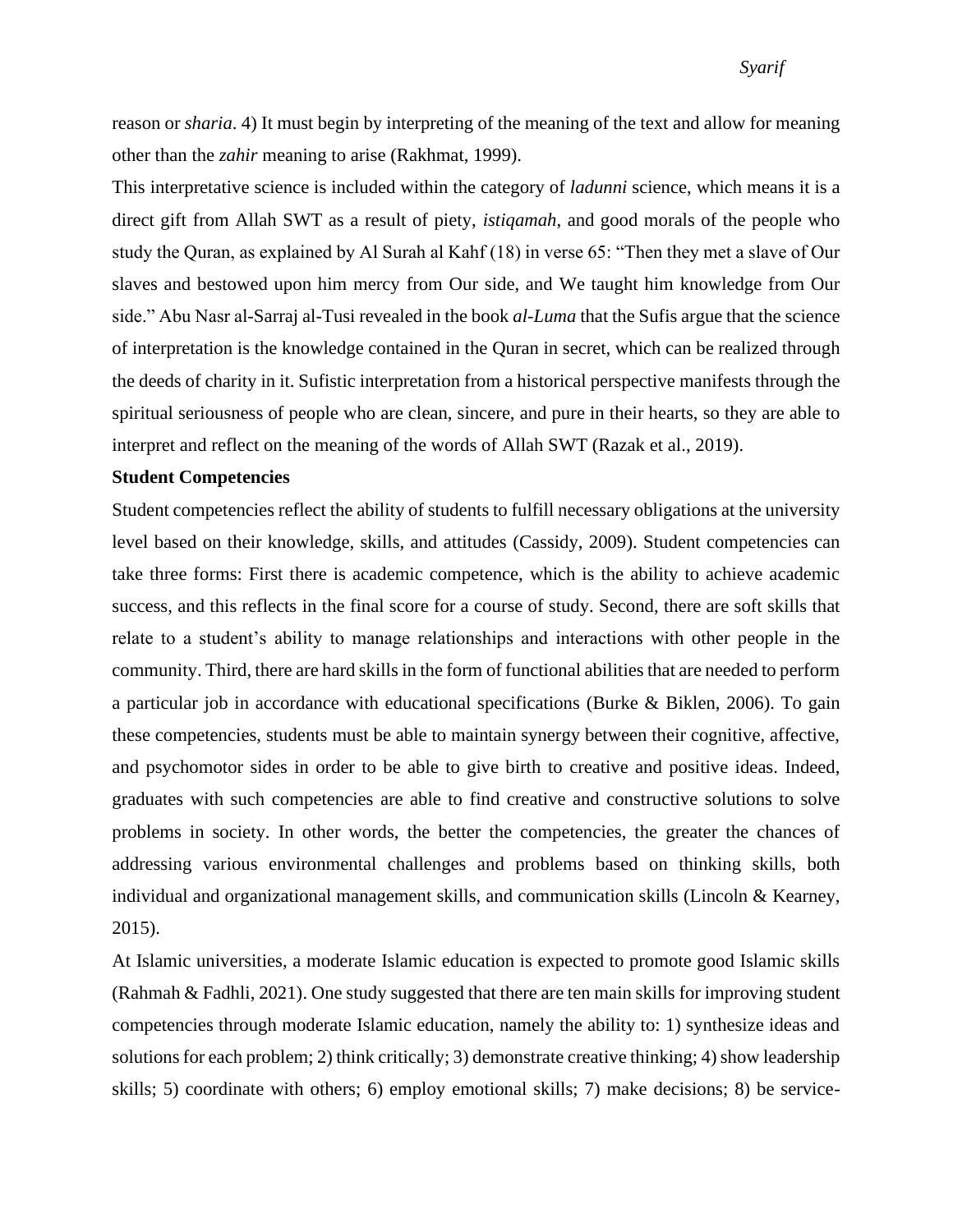oriented; 9) negotiate effectively; and 10) to adapt based on cognitive processes and deal with new phenomena and social environments (Puspitasari et al., 2021).

#### **Methods**

### **Research Design**

This study aims to explore religious moderation through the perspective of the Sufistic commentators and the implications this has for improving student competencies. To this end, this study adopted a case study research design (Yin, 2014; Patton, 1985). Qualitative research is a descriptive way to describe complex phenomena, and it tends to emphasize data collection through observations and interviews (Miles et al., 2013). The research location was the State Islamic Institute (IAIN) Pontianak, which is the only state Islamic university in West Kalimantan, Indonesia. The research was conducted for one semester, namely the even semester of the 2020– 2021 school year.

### **Participants**

The number of participants in this study was 140 consisting of 100 students and 40 lecturers at the Ushuluddin Faculty involved in Al-Quran and Tafsir Sciences at IAIN Pontianak. Stratified random sampling was used to pick a sample from these populations. Students in semesters 5–7 were chosen because they had picked courses according to their expertise, namely Tafsir Manuscript Studies and Thematic Tafsir I-V, and they were intensively studying the sources and foundations of Islamic knowledge, both classical and contemporary, based on applied Islamic science. The Ushuluddin Faculty lecturers, meanwhile, were chosen as participants because they had areas of expertise that were relevant to the research, including skill in interpreting and understanding moderate Islamic education. See Table 1.

## **Table 1**

| Semester   | <b>Students Gender</b> |      | Total<br>number of | Age of    |                          | Lecturer Gender | Total number of<br>teachers | Age of   |  |
|------------|------------------------|------|--------------------|-----------|--------------------------|-----------------|-----------------------------|----------|--|
|            | female                 | Male | students           | students  | female                   | male            |                             | teachers |  |
| Semester 5 | 15                     | 16   | 31                 | $20 - 22$ | 8                        | 5               | 13                          | 28-40    |  |
| Semester 6 | 14                     | 22   | 36                 | $21 - 23$ | $\overline{\phantom{0}}$ | 13              | 13                          | 28-50    |  |
| Semester 7 | 20                     | 13   | 33                 | $22 - 25$ | $\overline{\phantom{a}}$ | 14              | 14                          | 50-65    |  |
| Total      | 49                     | 51   | 100                | $15 - 18$ | 8                        | 32              | 40                          | 28-55    |  |

#### *Description of participants*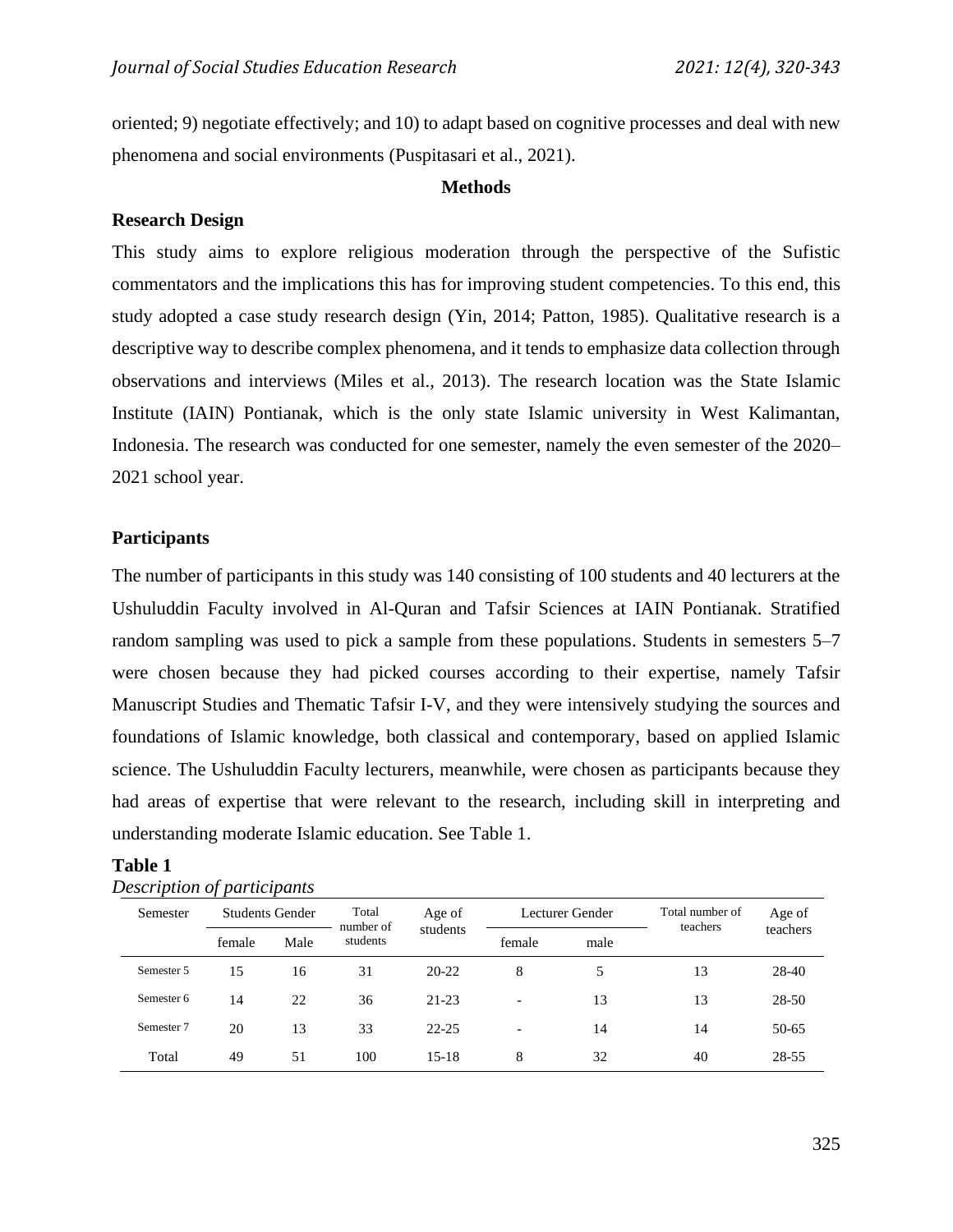## *Syarif*

### **Data and Sources of Data**

The data for this study consisted of primary and secondary data. The primary data were obtained directly through a closed questionnaire, an open-ended questionnaire, and focus group discussions (FGDs). Secondary data were obtained indirectly from scientific articles and documents from the Faculty of Ushuluddin at IAIN Pontianak in the form of data for semester 5–7 students and faculty lecturers, as well as documents about its vision, mission, and goals. Thus, the data collection methods in this study comprised 1) questionnaire distribution, 2) FGDs, and 3) documentary analysis.

### **Questionnaire**

The research questionnaires comprised two themes or dimensions. The first dimension related to religious moderation from the perspective of Sufistic commentators, thus representing Sufistic thinking and interpretative understandings. The second dimension related to the implications of religious moderation for developing student competencies. This second dimension looked for indicators like a strong national commitment, tolerant attitudes, peaceful principles, and respect for local cultures and traditions (see Table 2). This instrument was examined by experts in the fields of Quranic and Tafsir science to ensure it would collect in-depth knowledge about religious moderation in moderate Islamic education.

The distribution of the closed and open-ended questionnaires was done through Google Forms, which was chosen because the COVID-19 pandemic prevented physical questionnaires from being distributed. The questionnaires were therefore distributed to 100 students and 40 lecturers. All questionnaires were filled out completely, so all of them could be included in the data analysis.

### **Table 2**

*Instrument grid*

| <b>Dimension</b>                     | <b>Indicator</b>                          | No. items |
|--------------------------------------|-------------------------------------------|-----------|
| Religious moderation from the        | Sufism thoughts                           |           |
| perspective of Sufistic commentators | Understanding interpretations             |           |
| The implications of religious        | Strong national commitment                |           |
| moderation for student competencies  | Tolerant attitudes                        |           |
|                                      | Non-violent principles                    |           |
|                                      | Respect for local cultures and traditions |           |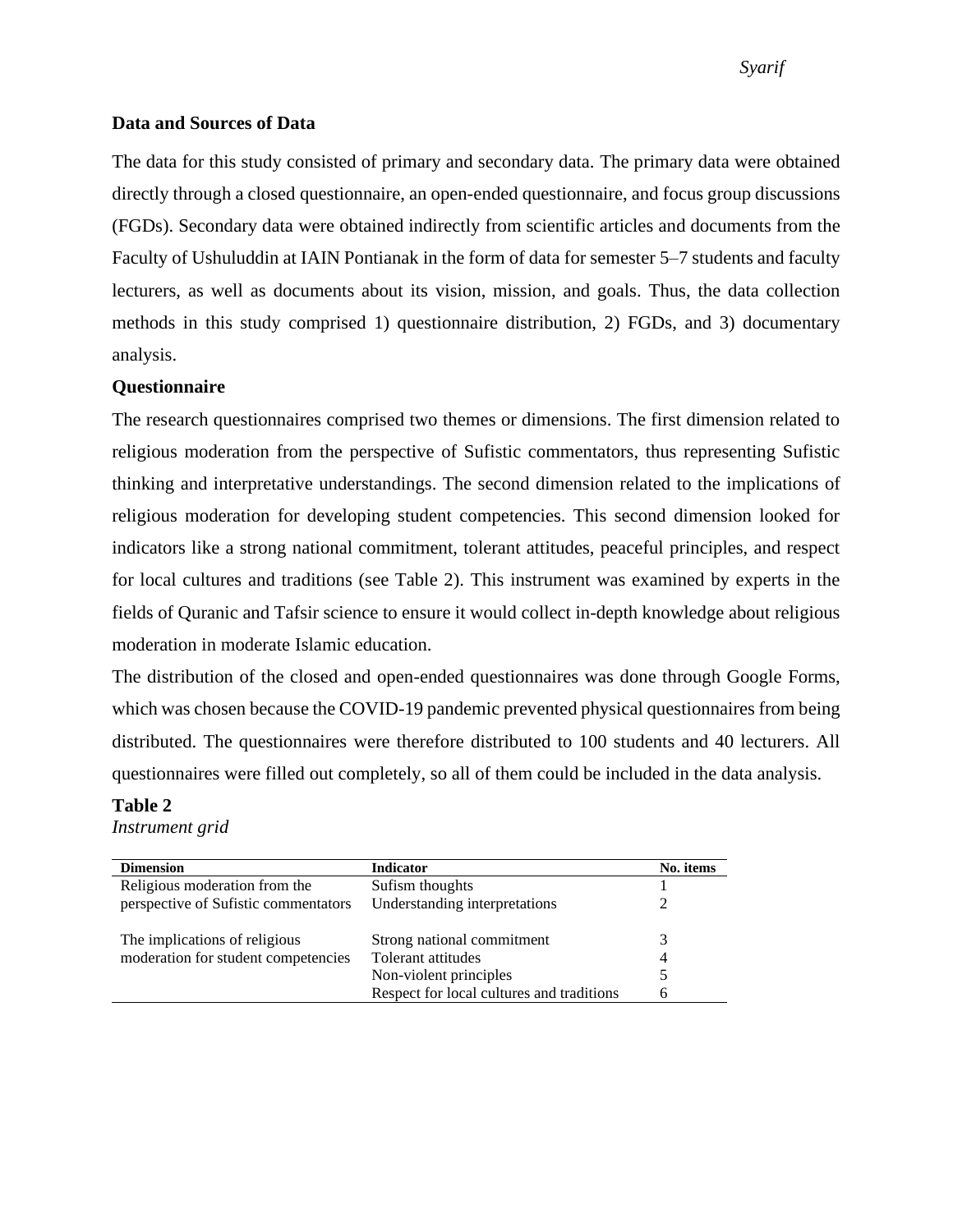# **FGD**

FGD was held to complement the data collected through the open-ended questionnaire. The FGDs were conducted online over Google Meet with two sessions per day, and these took a week to complete. The first FGD session was conducted with lecturers, while the second was conducted with students. The duration of the FGDs was around 15–20 minutes. In collecting FGD data, researchers used the recording mode on Google Meet and notebooks. Both focus on the theme as shown in Table 3.

## **Table 3**

| Themes                                                                            | Observation<br>Guideline                                            |          | Interview Guidelines                                                                                                                                                                                                       | Documentation Guidelines                                                                                                                                                          |
|-----------------------------------------------------------------------------------|---------------------------------------------------------------------|----------|----------------------------------------------------------------------------------------------------------------------------------------------------------------------------------------------------------------------------|-----------------------------------------------------------------------------------------------------------------------------------------------------------------------------------|
| Religious<br>moderation<br>from the<br>perspective of<br>Sufistic<br>commentators | Teaching about<br>religious moderation                              | 1.<br>2. | What do you know about religious<br>moderation?<br>What do you know about religious<br>moderation according to Sufistic<br>commentators?                                                                                   | Documented teaching activities and<br>preliminary studies that are in<br>accordance with the teaching of<br>religious moderation from the<br>perspective of Sufistic commentators |
| The<br>implications of<br>religious<br>moderation for<br>student<br>competencies  | Observation of the<br>competencies of<br>participants<br>(students) | 1.<br>2. | What impact did you feel/receive<br>while receiving education in the<br>science of the Ouranic<br>interpretation? (student)<br>What are the advantages for the<br>Ushuluddin Faculty in improving<br>student competencies? | Documents in the form of notes related<br>to Sufistic interpretation and lesson<br>plans for the semester of Al-Quran and<br>Tafsir study                                         |

*FGD Guidelines by Online Meeting*

## **Documentary Analysis**

Documentary data were collected through literature review. This involved reviewing documents and literature that were relevant to the research theme, with them being sourced from campus documents, classical Islamic books or manuscripts (*turas*), contemporary Islamic books (*mu'asirah*), or articles and related scientific works. When collecting data related to the perspectives of Sufistic commentators and scholars of religious moderation, the researchers referred to the book of *Sufism Al-Muntakhabat* by KH. Ahmad Asrori Al-Ishaqi, the interpretation book *Al-muharrat Al-Wajiz* by Ibn 'Athiyyah, and the book *Kulliyyat Rasail Al-nur* by Bediuzzaman Said Nursi. The researchers also used the tool *al-Maktabah al-Syamilah* on a computer device. The researchers also used Arabic to Latin transliteration letters that were adapted to the mention of vowels and diphthongs. Interpretation techniques were also used to understand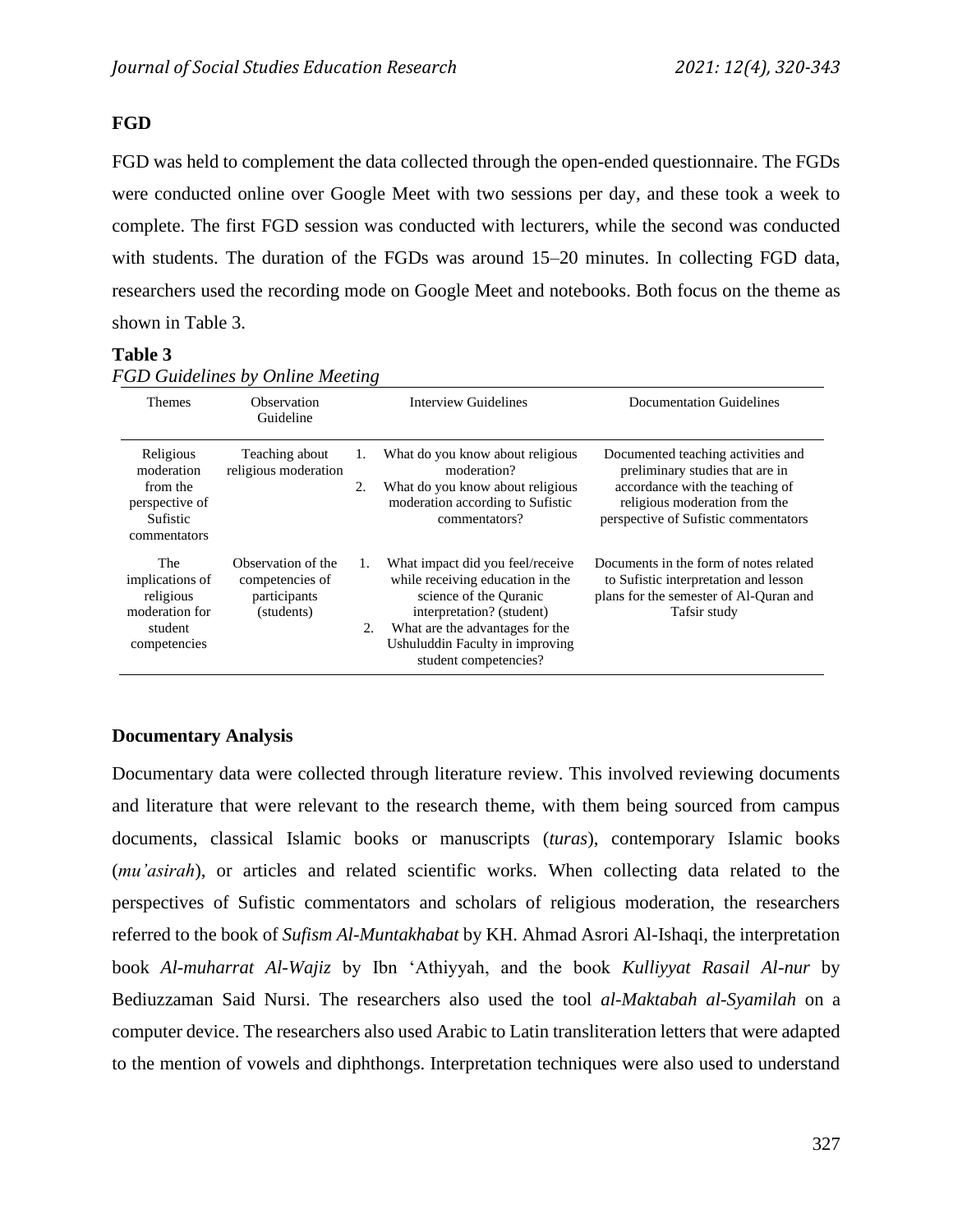## *Syarif*

the study of Sufistic interpretation as it relates to what is contained in the book of interpretation methodology.

### **Data Analysis**

Data analysis attempts to organize and sort data to identify patterns and synthesize them into meaningful units (Miles, Huberman & Saldaña, 2013; Patton, 1985). *First*, the quantitative data from the questionnaire were analyzed, thus yielding results in the form of means, frequencies, and percentages. In addition, a picture of the perceptions of students and lecturers was obtained from the questionnaire. *Second*, the qualitative data from the open-ended questionnaires and FGDs were analyzed. This took place over four stages: First, data were collected through observation, interviews, and documentary methods. The collected data were then adjusted to the research theme, namely religious moderation, the thoughts of Sufistic commentators, and student competencies. Second, the data that had been collected was then reduced, summarized, sorted, and then examined based on the main research problem. This was expected to paint a clearer picture and make it easier for the researchers to interpret the data. Third, the reduced data were arranged into a relationship pattern, so that it could be better described and understood. Fourth, the data was verified and some conclusions drawn. When drawing conclusions, the researchers provided detailed explanations, so they would be relevant to the research objectives. Checking the validity of the data was done by triangulating the data by comparing and checking the degree of confidence for the information that had been obtained from each informant to ensure its validity. The researchers also compared the findings with a review of the existing literature, so that the degree of confidence in the data's validity could be established.

### **Results and Discussion**

### **Respondents' Perceptions of Religious Moderation**

Presented below are the averages, frequencies, and percentages, as well as a summary of the perceptions of students and lecturers that were revealed by the questionnaire, with responses ranging from strongly agree to strongly disagree.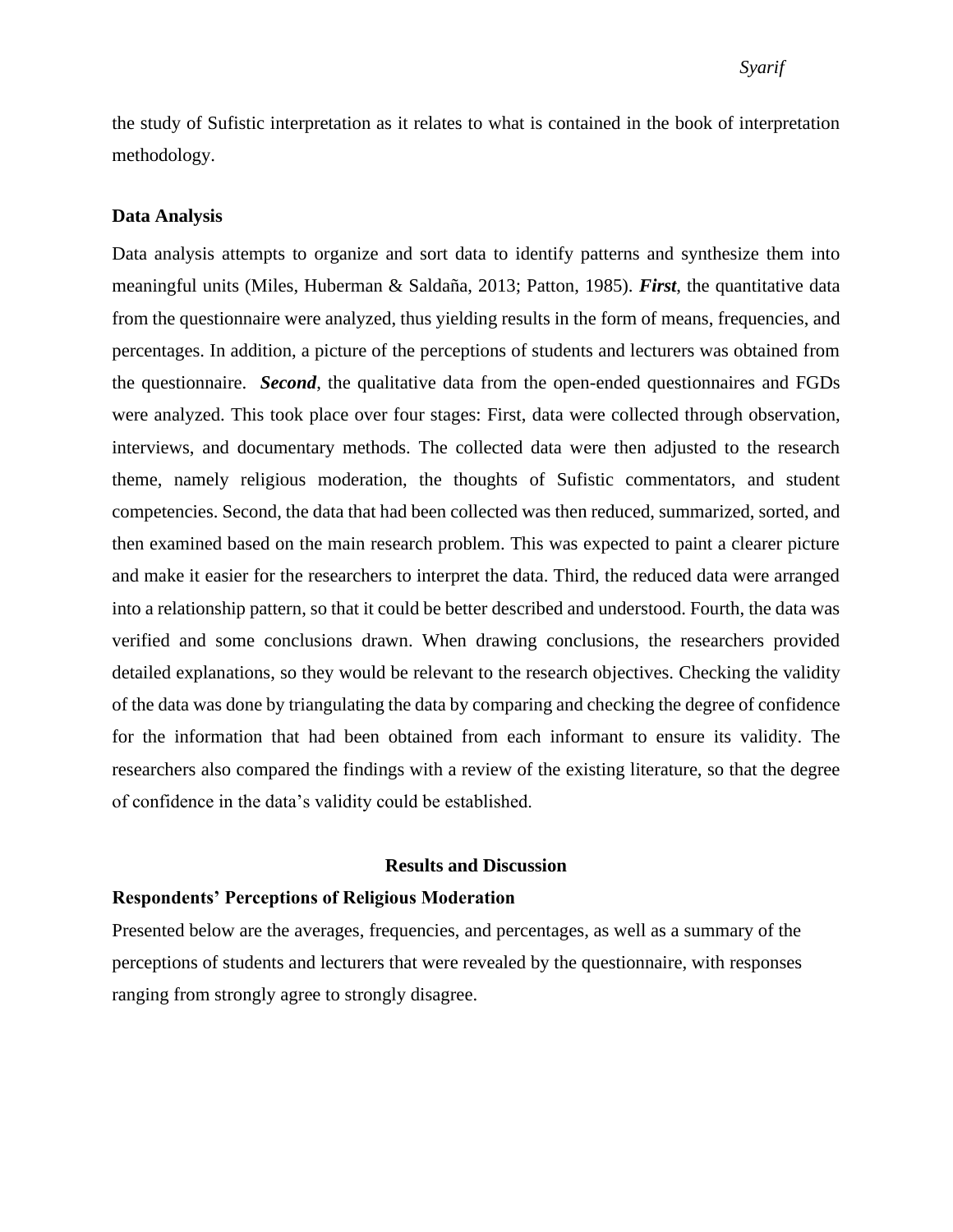| Dimension        | <b>Indicator</b>        | No. of | <b>Strongly</b> | Agree | <b>Disagree</b> | <b>Strongly</b> | <b>Total</b> |
|------------------|-------------------------|--------|-----------------|-------|-----------------|-----------------|--------------|
|                  |                         | item   | agree           |       |                 | disagree        |              |
| Religious        | Sufism thoughts         |        | 69              | 21    | 8               | 2               | 100          |
| moderation from  | Understanding           | 2      | 72              | 13    | 10              | 5               | 100          |
| the perspective  | interpretation          |        |                 |       |                 |                 |              |
| of Sufistic      |                         |        |                 |       |                 |                 |              |
| commentators     |                         |        |                 |       |                 |                 |              |
| The implications | Strong national         | 3      | 78              | 20    | $\overline{2}$  | $\Omega$        | 100          |
| of religious     | commitment              |        |                 |       |                 |                 |              |
| moderation for   | Tolerant attitudes      | 4      | 65              | 25    | 7               | 3               | 100          |
| student          | Non-violent             | 5      | 69              | 24    | 5               | 2               | 100          |
| competencies     | principles              |        |                 |       |                 |                 |              |
|                  | Respect for local       | 6      | 78              | 12    | 9               |                 | 100          |
|                  | cultures and traditions |        |                 |       |                 |                 |              |

## **Table 4.**

*Students' perceptions of religious moderation*

Source: The results of the closed questionnaire

Table 4 above shows that for questionnaire item number 1, which related to students' perceptions of *tasawuh* thinking, 69 students strongly agreed with it, 21 agreed, 8 disagreed, and only 2 disagreed. Thus, an overwhelming majority of the students agreed about the importance of Sufistic thinking for dealing with life in society.

Questionnaire item number 2 related to the students' perceptions of the need to understand interpretations. Some 72 students said they strongly agreed, 13 agreed, 10 disagreed, and 5 strongly disagreed. Again, a strong majority of students agreed with the need to understand interpretations of the Quran and Hadith.

Questionnaire item number 3 related to students' opinions about whether they had a strong national commitment. Some 78 students said they strongly agreed, 20 agreed, 2 disagreed, and none strongly disagreed. Thus, almost all the students thought they were strongly committed to Indonesia.

Questionnaire item number 4 related to students' views about tolerant attitudes. Some 65 students said they strongly agreed, 25 agreed, 7 disagreed, and 3 people strongly disagreed. Most students therefore said they uphold tolerant attitudes toward the followers of other religions.

Questionnaire item number 5 related to students' perceptions of having non-violent attitudes. Some 69 students strongly agreed, 24 agreed, 5 disagreed, and 2 strongly disagreed. Thus, the majority of students agreed with rejecting violence in society.

Questionnaire item number 6 related to students' opinions about having respect for local traditions and cultures. Some 78 students said they strongly agreed, 12 agreed, 9 disagreed, and 1 strongly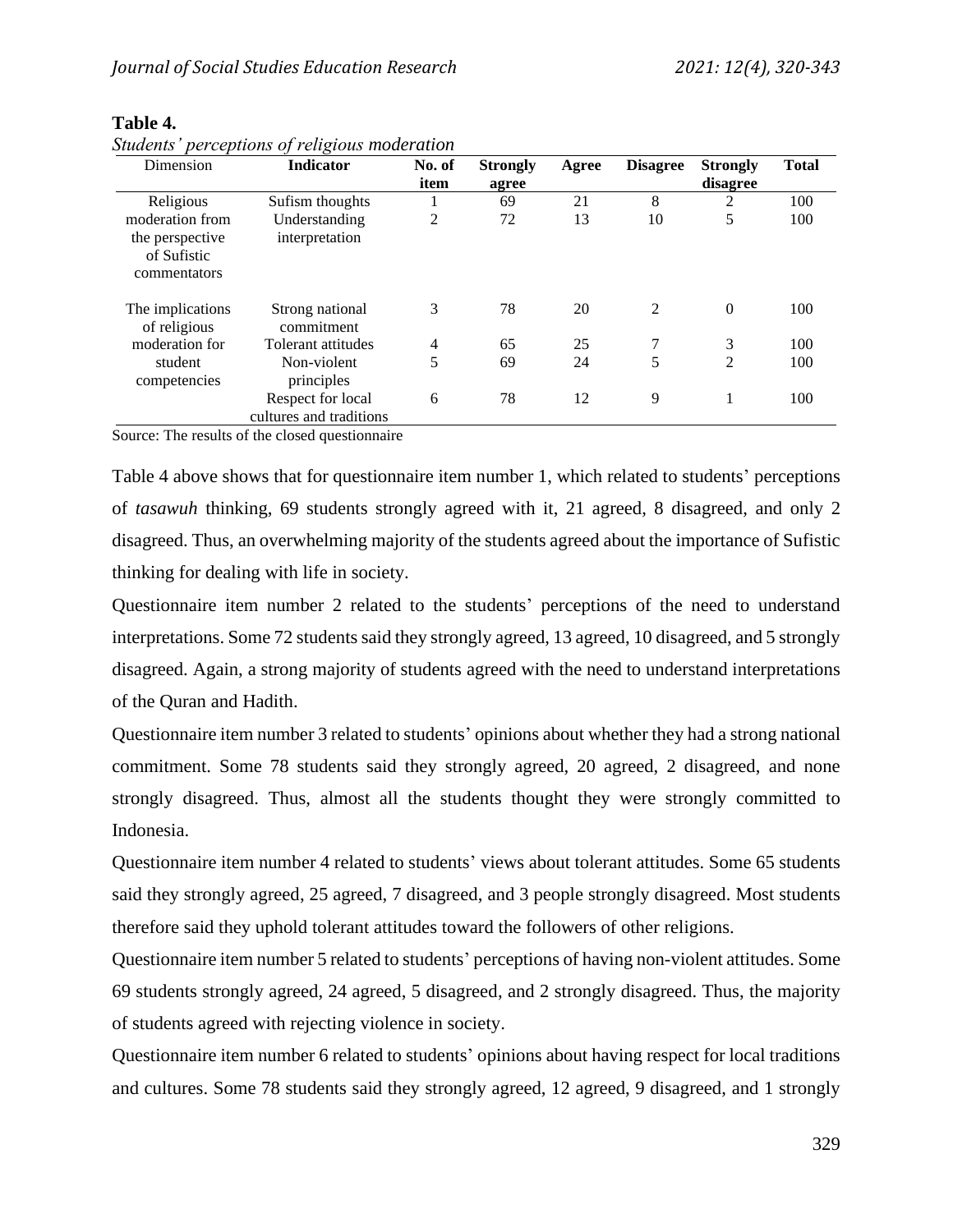disagreed. Thus, most students agreed with always respecting local traditions and cultures despite living in modern times.

## **Table 5**

| <b>Descriptive Statistics</b> |     |         |         |        |                |  |  |
|-------------------------------|-----|---------|---------|--------|----------------|--|--|
|                               | N   | Minimum | Maximum | Mean   | Std. Deviation |  |  |
| No1                           | 100 | 1.00    | 4.00    | 3.5700 | .72829         |  |  |
| No <sub>2</sub>               | 100 | 1.00    | 4.00    | 3.5200 | .87016         |  |  |
| No <sub>3</sub>               | 100 | 2.00    | 4.00    | 3.7600 | .47397         |  |  |
| No <sub>4</sub>               | 100 | 1.00    | 4.00    | 3.5200 | .75852         |  |  |
| No <sub>5</sub>               | 100 | 1.00    | 4.00    | 3.6000 | .68165         |  |  |
| No <sub>6</sub>               | 100 | 1.00    | 4.00    | 3.6700 | .68246         |  |  |
| Valid N (listwise)            | 100 |         |         |        |                |  |  |

*Results of the descriptive analysis of student perceptions*

Source: The results of the closed questionnaire

Based on the results of the descriptive analysis, we found that questionnaire item number 1 had an average score of 3.55 out of 4, so the students' regard for *tasawuh* thinking was very high. Item number 2 has an average score 3.52 out of 4, so the students' understanding of interpretation was also very good. Item number 3 had an average score of 3.76 out of 4, so the students' overall commitment to the Indonesian nation was at a very high level indeed. Item number 4 averaged a score of 3.52 out of 4, so students' understood very well the importance of tolerant attitudes. Item number 5 averaged a score of 3.60 out of 4, so the students' appreciation of non-violent attitudes was at a very high level. Questionnaire number 6 had an average score of 3.67 out of 4, so students' generally showed strong respect for local traditions and cultures.

The results of the questionnaires that were distributed to the 40 lecturers can be seen in Tables 6 and 7.

## **Table 6**

| Dimension                                                         | <b>Indicator</b>                            | No item        | <b>Strongly</b><br>agree | Agree | <b>Disagree</b> | <b>Strongly</b><br>disagree | <b>Total</b> |
|-------------------------------------------------------------------|---------------------------------------------|----------------|--------------------------|-------|-----------------|-----------------------------|--------------|
| Religious                                                         | Sufism thoughts                             |                | 29                       | 8     | $\overline{2}$  |                             | 40           |
| moderation from<br>the perspective<br>of Sufistic<br>commentators | Understanding<br>interpretation             | $\overline{2}$ | 30                       | 6     | 3               |                             | 40           |
| The implications<br>of religious                                  | Strong national<br>commitment               | 3              | 27                       | 9     | 3               |                             | 40           |
| moderation for                                                    | Attitudes of tolerance                      | 4              | 33                       | 5     | 2               | $\theta$                    | 40           |
| student<br>competencies                                           | Non-violent<br>principles                   | 5              | 29                       | 7     | 4               | $\theta$                    | 40           |
|                                                                   | Respect for local<br>culture and traditions | 6              | 29                       | 6     | 4               |                             | 40           |

*Lecturer's perceptions of religious moderation*

*Source: The results of the closed questionnaire*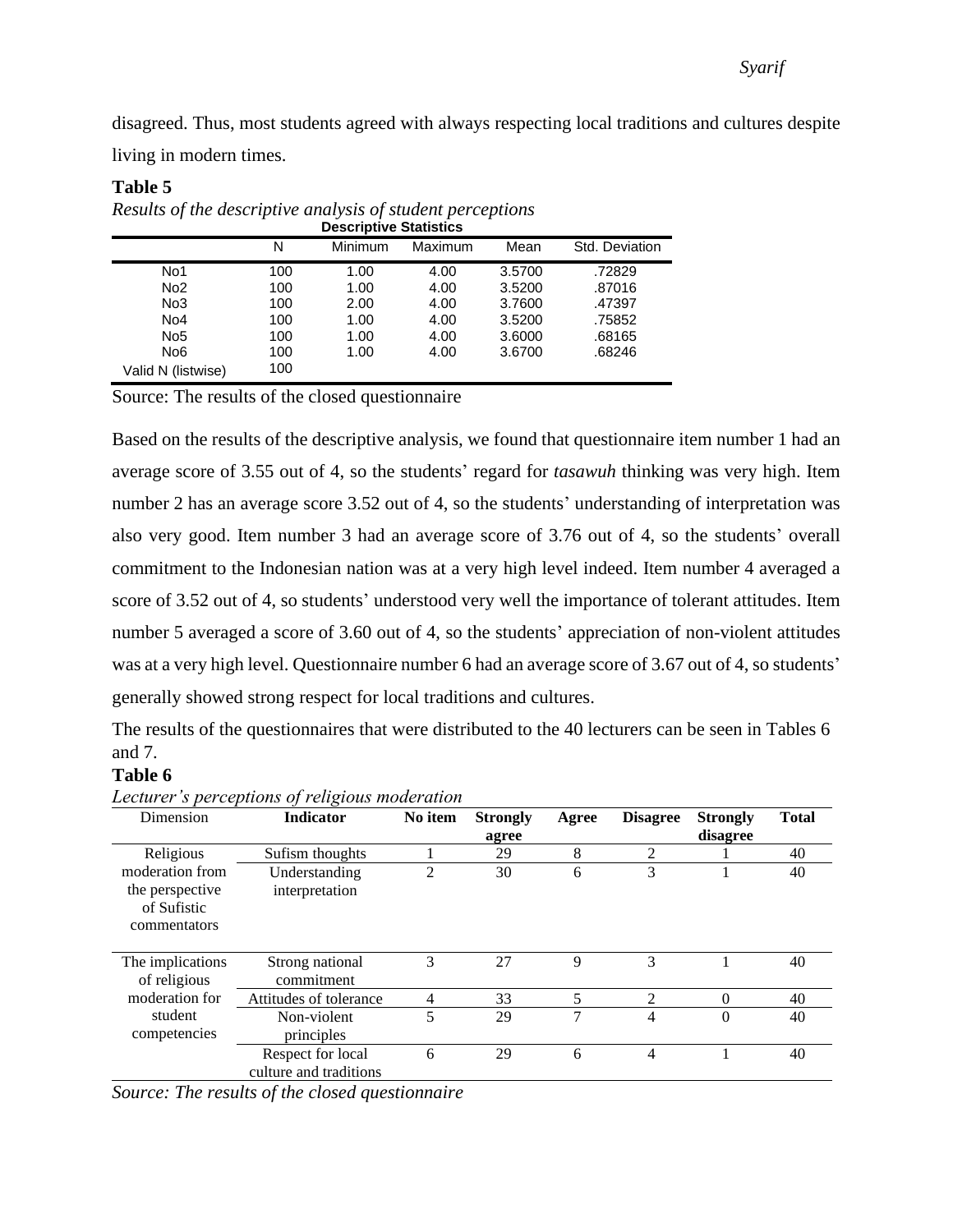Table 6 above shows the results of the questionnaire for lecturers. Item number 1 related to lecturers' views about *tasawuh* thinking, with 29 lecturers strongly agreeing with it, 8 agreeing, 2 disagreeing, and 1 strongly disagreeing. Like with the students, the majority of lecturers agreed in some way about the importance of Sufistic thinking for dealing with life in society.

Item number 2 related to the lecturers' perceptions of understanding interpretations, with 30 lecturers strongly agreeing with this, 6 agreeing, 3 disagreeing, and 1 strongly disagreeing. Thus, most lecturers agreed about the need to understand interpretations of the Quran and Hadith.

Item number 3 related to the lecturers' beliefs about their strong national commitment, and 27 lecturers said they strongly agree, 9 agreed, 3 disagree, and 1 strongly disagreed. Thus, most lecturers agreed in some way about their continued commitment to the Indonesian nation.

Item number 4 related to lecturers' views about tolerance in attitudes, with 33 lecturers stating they strongly agreed, 5 agreed, 2 disagreed, and strongly disagree. Again, the vast majority of lecturers agreed about always upholding tolerant attitudes toward followers of other religions.

Item number 5 related to lecturers' perceptions of non-violent attitudes, with 29 lecturers strongly agreeing, 7 agreeing, 4 disagreeing, and none strongly disagreeing. Thus, most lecturers agree about the need to reject violence in society.

Item number 6 related to lecturers' views about their respect for local traditions and culture, with 29 lecturers saying they strongly agreed, 6 agreed, 4 disagreed, and 1 person strongly disagreed. Most of the lecturers therefore agreed about always respecting local traditions and cultures, even though they were living in a modern era.

## **Table 7**

| <b>Descriptive Statistics</b> |    |         |         |        |                |  |  |
|-------------------------------|----|---------|---------|--------|----------------|--|--|
|                               | N  | Minimum | Maximum | Mean   | Std. Deviation |  |  |
| No1                           | 40 | 1.00    | 4.00    | 3.6250 | .70484         |  |  |
| No <sub>2</sub>               | 40 | 1.00    | 4.00    | 3.6250 | .74032         |  |  |
| No3                           | 40 | 1.00    | 4.00    | 3.5500 | .74936         |  |  |
| No <sub>4</sub>               | 40 | 2.00    | 4.00    | 3.7750 | .53048         |  |  |
| No <sub>5</sub>               | 40 | 2.00    | 4.00    | 3.6250 | .66747         |  |  |
| No <sub>6</sub>               | 40 | 1.00    | 4.00    | 3.5750 | .78078         |  |  |
| Valid N (listwise)            | 40 |         |         |        |                |  |  |

*Results of the descriptive analysis of lecturers' perceptions*

*Source: The results of the closed questionnaire* 

Based on the results of the descriptive analysis, item number 1 had an average score of 3.62 out of 4, so the opinions of the lecturers about *tasawuh* thinking were generally very good. Item number 2 averaged a score of 3.62 out of 4, so the lecturers' understanding of interpretation was also very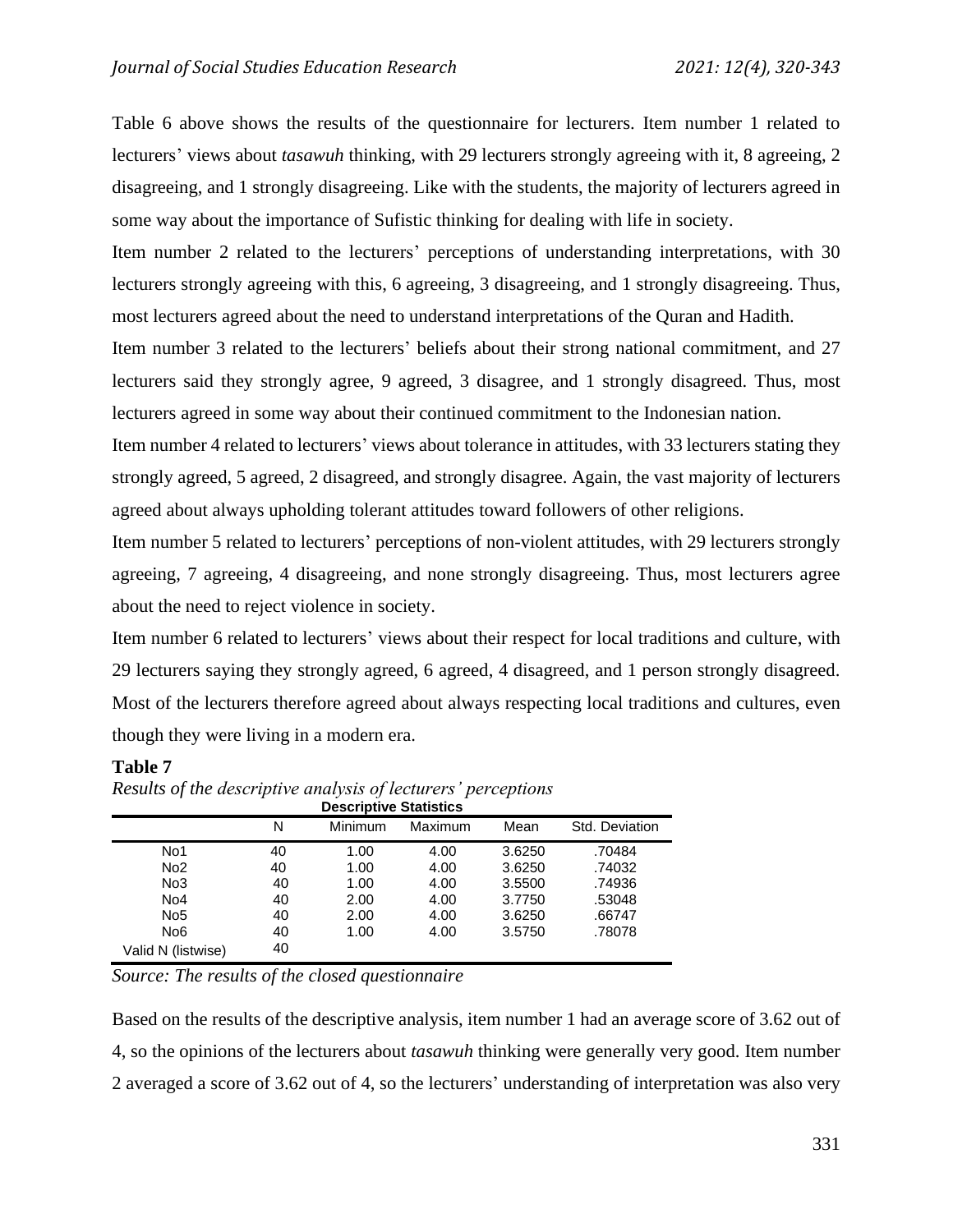good. Item number 3 averaged a score of 3.55 out of 4, so the lecturers' sense of having a strong national commitment was also at a high level. Item number 4 averaged a score of 3.77 out of 4, so the lecturers' understanding of the importance of tolerance was very good. Item number 5 averaged a score of 3.62 out of 4, so the lecturers' appreciation of non-violent attitudes was also very good. Finally, item number 6 averaged a score of 3.57 out of 4, so the lecturers' respect for local traditions and cultures was again very good.

### **Views of Sufistic Commentators about Religious Moderation**

This study sought to identify what Sufistic commentators thought about religious moderation through observations and interviews with the participants. It was revealed that religious moderation assumes a moderate religious perspective, so it is not radical, and it avoids hate speech that could cause fractures in inter-faith relations. It was further explained that religious moderation embracesthe values of justice and kindness, such that justice is balanced and impartial in managing society based on law and certainty (Fahri & Zainuri, 2019). However, according to the participants, in its implementation, the existence of justice as a black-and-white series of formal laws is not enough because it needs to be accompanied by kindness to underlie the principle of justice. Indeed, justice is a legal dimension, while kindness is an ethical dimension, so the two must be balanced and mutually supportive of each other. QS Al Baqarah (2) verse 143 says the following:

*And so [also] We have made you [Muslims], a just and chosen people so that you become witnesses of human [deeds] and that the Apostle (Muhammad) be witnesses of [deeds] you. And We have not set the qibla to be your qibla [now] but so that you may know so that it may be evident who follows the Messenger and who disobeys. And indeed [the change of Qibla] is very heavy, except for those who have been guided by Allah; and Allah will not waste your faith. Verily, Allah is Most Gracious, Most Merciful to mankind.*

As explained by Asfar (2020), for the content of a verse in the Quran, it is not enough to just translate it or take the prima facie *zahir* meaning—a deeper knowledge of the implicit meaning of the verse must be derived through a Sufistic approach. In this way, the Prophet's thoughts can be used as an exemplary source for teaching about the values of religious moderation.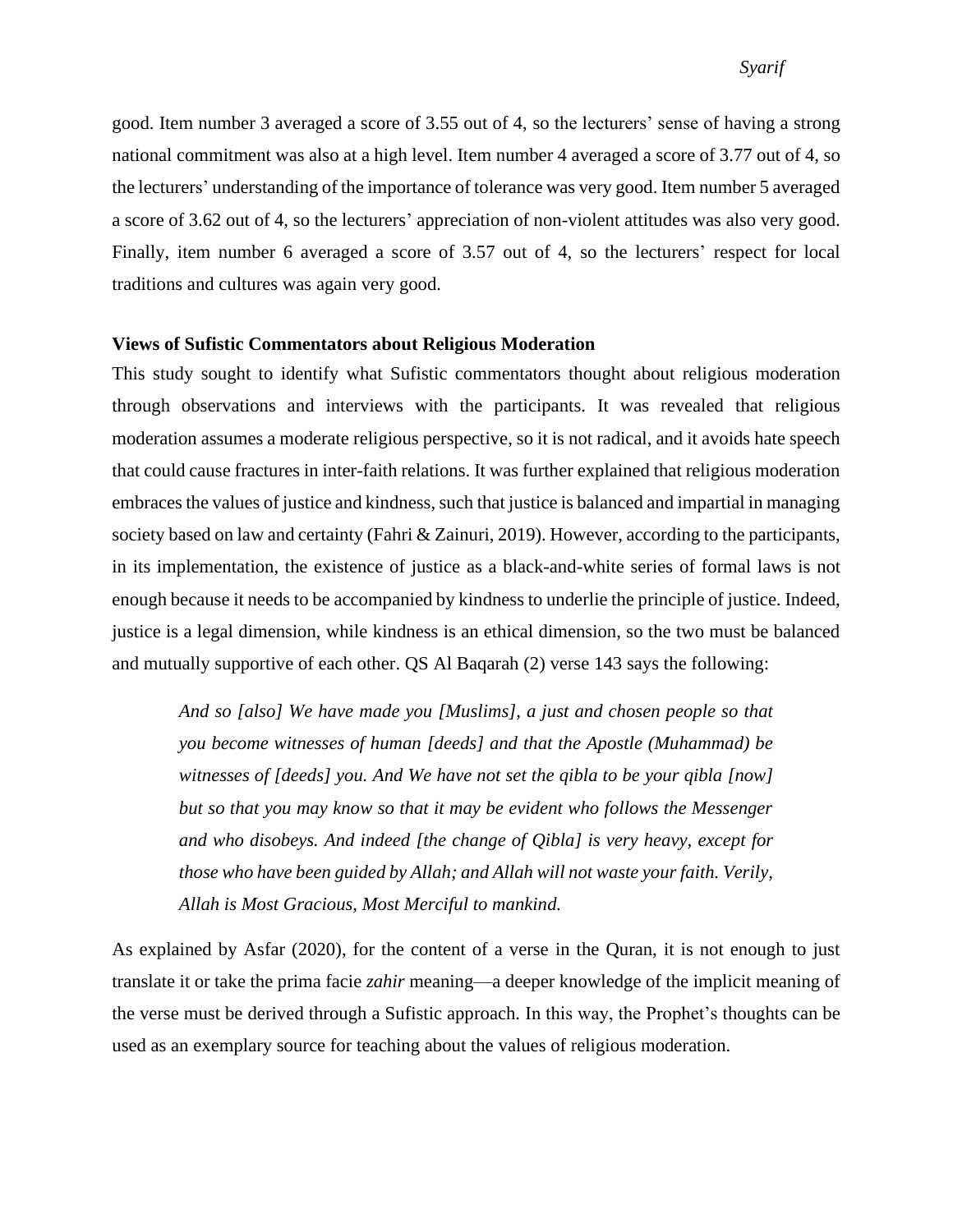According to the participating lecturers, when interpreting the *Ummatan wasathan* verse, it refers to *udulan* (just people) and *khiyar* (choice), or simply *al-khiyar wa al-ajwad*. Thus, the chosen people in question are people who act justly:

*The ideas of Kiai Asrori and Ibn 'Athiyah contributed to strengthening religious moderation. It is explained that Ummatan wasatan in QS Al Baqarah (2) verse 143 is a moderate people ['adl] who have moderate attitudes, thoughts, and behaviors [al-tawassut] and are fair and proportional [al-i'tidal] between material interests and spirituality, divinity and humanity, past and future, reason and revelation, realism and idealism, as well as worldly and hereafter orientations. Meanwhile, exaggeration [al-mubalaghah], embellishment [altazayyud], carelessness [al-ifrat], and excessiveness [al-tafrit] are not part of the moderate attitude.*

The commentator Ibn 'Athiyaah examined four verses of the Quran that are relevant to religious moderation ('Athiyyah, n.d.). According to the lecturers, in addition to Al-Quran Surah Al Baqarah (2) verse 143, there are other verses related to religious moderation, namely Surah Al Baqarah (2) verse 256, Surah Hud (11) verses 118–119, and Surah An -Nisa (4) verse 135:

*Q.S Al Baqarah verse 256 explains that with the guidance and the presence of the Apostle, it has become a light that Allah SWT shows to his servants. With that, there really is no compulsion in entering the religion [Islam]. Then Q.S Hud verses 118-119 explain that Allah SWT created his creatures for happiness, but on the other hand there is also evil. Disputes are evidence of ugliness, so Allah has the right to punish those who disagree. QS An Nisa verse 135 explains that whoever does justice and upholds justice and is a good witness, namely who gives someone's statement with honest words and does not do wrong by following his lust, then Allah SWT will give him the reward of the world and whatever he deserves and wants in the hereafter.*

If you look at this explanation given by Ibn 'Athiyyah, it is clear that he thinks that freedom for humans is allowed by Allah SWT. His interpretation explains that a person must be fair and honest, however, as was explained by the participating lecturers: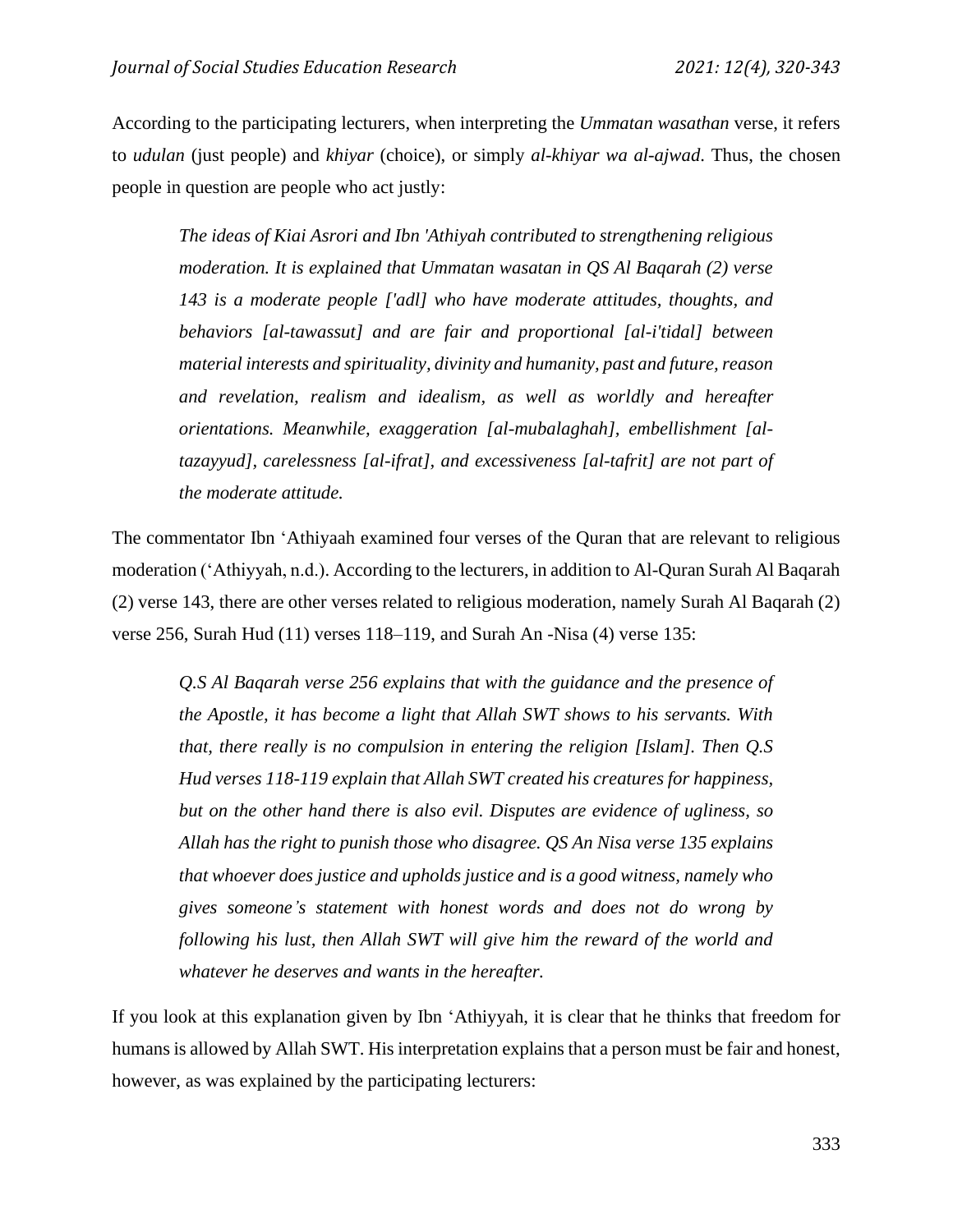*The attitude of religious moderation is evidence of the ability to believe in God, which is basically human conscience in understanding religious texts.*

In the book *Sufism Al-Muntakhabat*, the teaching of religious moderation includes moderate values, namely 1) maintaining brotherly human relations, 2) appreciating differences, 3) showing tolerance and shunning fanaticism, and 4) thinking ahead (Al-Ishaqi, 2009). The participating lecturers mentioned what the *ulama* said about the recommendation to establish brotherhood:

*The scholars said: It is recommended to strengthen brotherhood between people, even to non-Muslims in the hope of growing faith, guidance, and goodness for them. Therefore, the Sunnah prayer is to ask for guidance for him, namely by prioritizing actions that can bring love and doing something that gives birth to love in the heart of your brother, because the nature of love has no measure, so we can only work on it.*

This recommendation not only aims to encourage good relations between humans but also emphasize etiquette (*adab*) and good inter-faith behavior because of the nature of all humans as creations of Allah SWT. It is stated in *Al-Muntakhabat* that customs are the key to opening the door to Allah SWT. The lecturers mentioned that the idea of the essence of *adab* can be seen through expressions of the scholars for this essence (*al-muhaqqiqun*):

*Scholars of nature explain that the essence of adab is to despise oneself and see others as nobler.*

The understanding taught by Kiai Asrori is to create a harmonious relationship between social life and spiritual–religious life, and this is represented in the teaching of religious moderation. Lebi explained that if you encounter someone who is older, then you should honor and respect that person because he or she has more experience, obedience, and participation in carrying out the Sunnah of the Prophet SAW. Previous findings have stated that religious moderation has a direct relationship with religiosity and spirituality. Such attitudes reflect a relationship with more adaptive psychological functioning (Ghorbani et al., 2019). Meanwhile, if you see people who are younger, then you should love and cherish them by assuming that any mistakes they have made are less than your own. Likewise, if you meet people of different religions, you should be gentle with them and acknowledge that their faith is the will of Allah SWT and that it remains unclear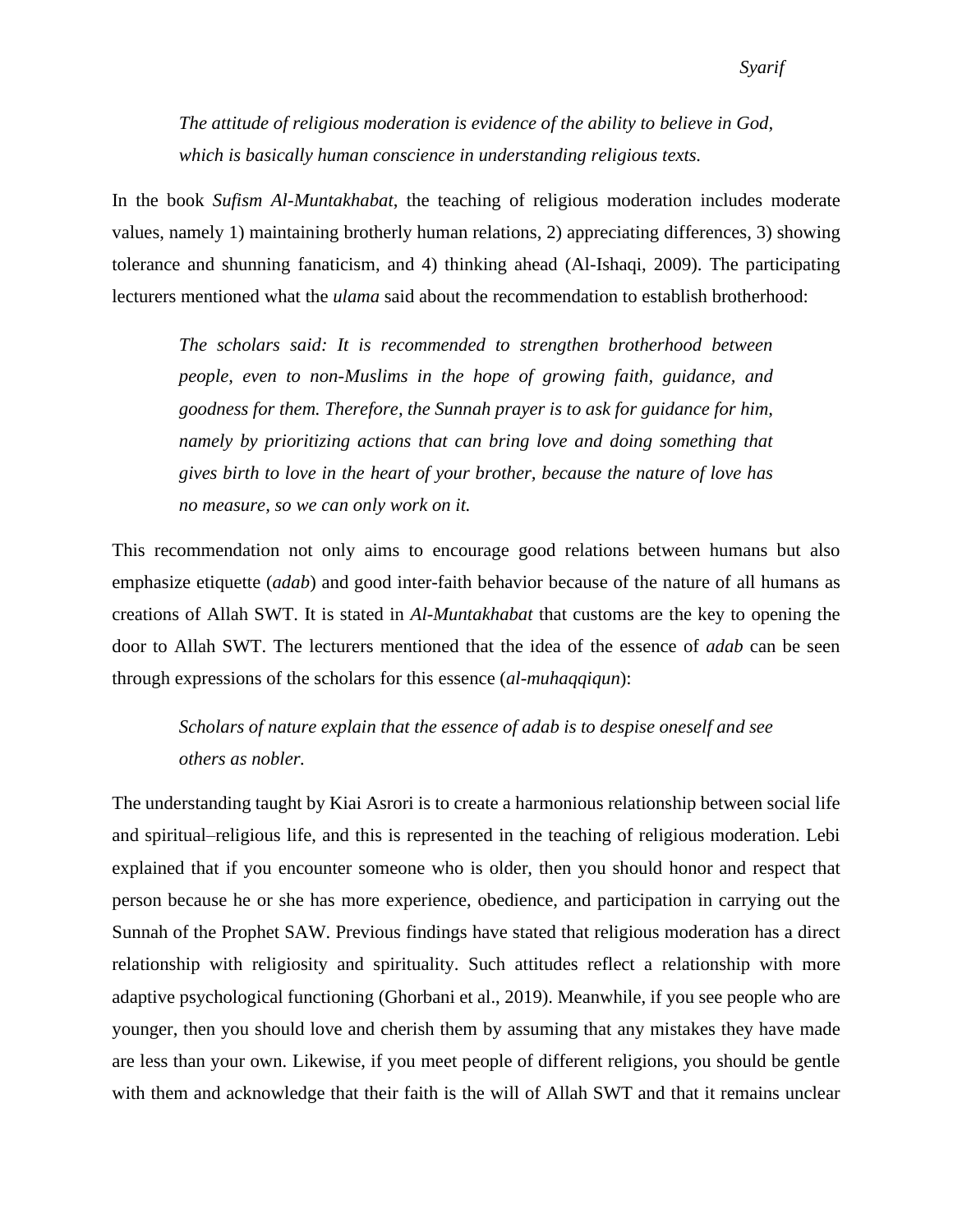whether you will die with a good ending (*husn al-khatimah*) or a bad one (*su al-khatimah*). Appreciating differences is part of accepting that human life has different levels. Kiai Asrori revealed the following:

*Human understanding of this [religion] varies. Their position with Allah SWT is in accordance with their level of understanding. The perfection of their understanding shows the superiority of their understanding of Allah SWT. People who know and understand more about Allah SWT as their Lord are the most perfect people in their understanding of life. Thus, this is the most exalted person, high and great in rank with Him, and closer to Him. Also the opposite is true. If his understanding is lacking, then his share is lacking, His closeness, little charity and His wisdom is weak.*

Tolerance is the decision of each individual and not a necessity, even though it has a beneficial impact. Kiai Asrori reflects tolerance in his attitudes about someone who has studied more than one *mursyid*. He quotes the statement of al-Haddad (1132 H) in the *Risalah al-Murid*:

*So Habib Abdullah replied: Yes, you can, on the condition that there is no dispute or difference between one tarekat and another. Also the disciples are people who have pure sincerity and purpose. However, studying at one mursyid can be used as a guide that applies in general.*

One lecturer explained that forward-thinking in Islamic Sufism is interpreted as a basic principle for realizing concrete progress in the development of Islamic society. For example, consistent introspection can be an asset for improving human quality and perfecting the soul. This is also reflected in the forming of self-development toward a balanced life between this world and the hereafter. Sufism is not a goal but rather a means of living life (Suntana & Tresnawaty, 2021). According to Abu al-Wafia 'al-Taftazani's views about the substantive elements of Sufism, "The goal of developing the morality of the human soul is a philosophical view that can be realized by doing practical exercises, so that it can produce feelings that dissolve in transcendental nature" (Bancin, 2017). It is clear that Islamic Sufism also has benefits for the development of human morality and spirituality, as shown by the benefits of teaching religious moderation. Kiai Asrori collected statements from scholars to describe Sufism in *Madkhal ila al-Tasawuf al-Islami*: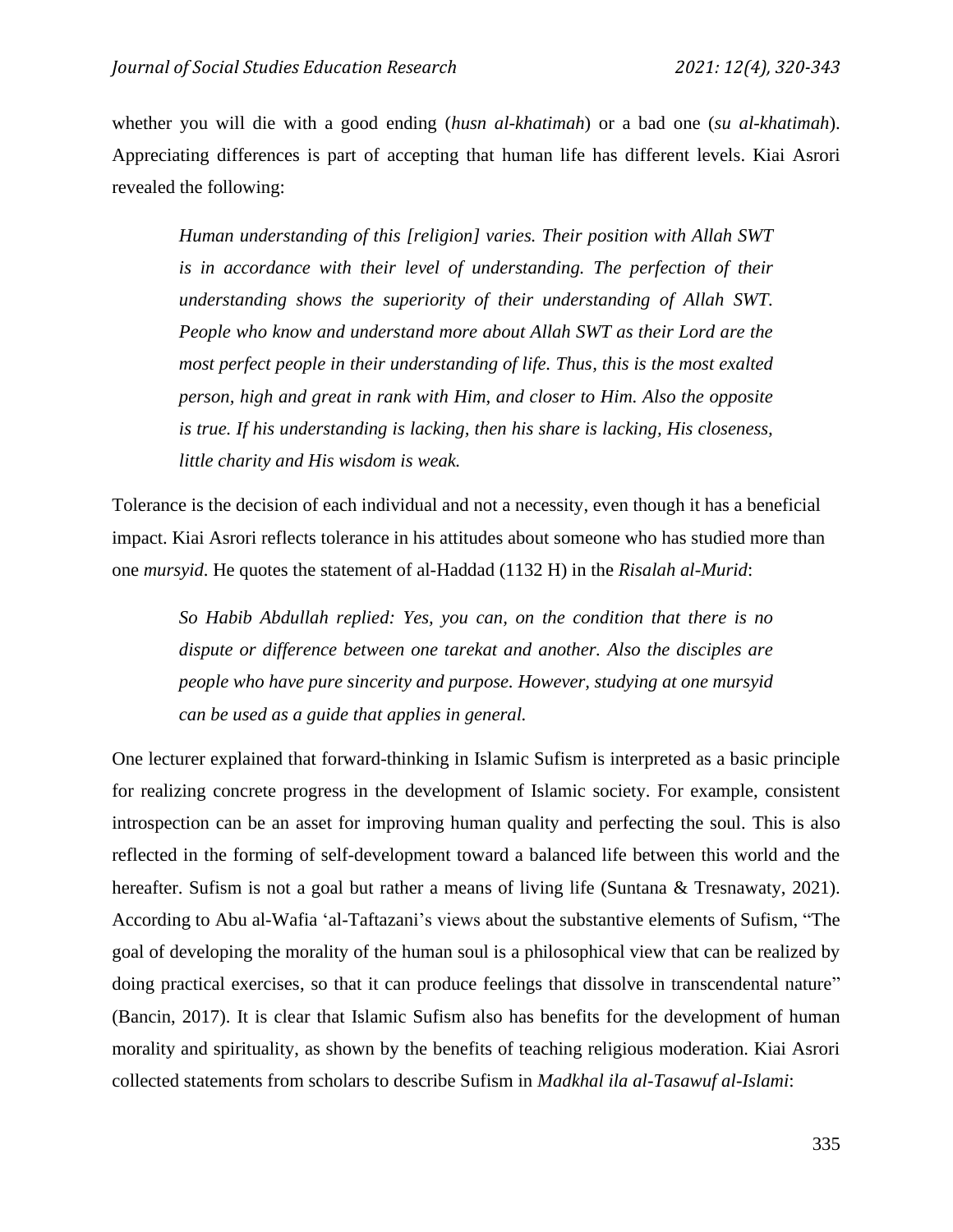*Sufism is not an escape from the reality of life as the haters have accused it, but Sufism is an effort to arm oneself with new spiritual values to face an essential and eternal life by realizing mental stability as a means of dealing with objections and mental difficulties.*

The notion of religious moderation in the thoughts of some Sufistic commentators can be seen in the values of human brotherhood, respect for differences, tolerance, not being fanatical, and thinking ahead. This book contains Sufistic and religious beliefs that accord with moderate principles of the time. Previous research has posited that any introduction of moderate religious teaching into the realm of education must be in accordance with the guidelines of the Holy Quran (Abdullah & Nento, 2021; Mahrus et al., 2020). The Quran requires careful interpretation and a deeper understanding of the meaning implied in its verses (Anshori et al., 2021). In this case, Islamic universities needs to provide knowledge and critical learning about religious moderation from the perspective of the commentators of the Quran. The goal is to achieve religious insight that is able to open up to new horizons and ethics and improve the acceptance of followers of other religions (Budiharso  $\&$  Tarman, 2020; Roqib, 2021). This study posits that the teaching of religious moderation is a form of spiritual renewal, and it uses faith as a bridge in encounters between religious communities in social life (Janarbekovna, 2021). The study of interpretation is part of the wealth of Islamic knowledge, which holds the wisdom that needs to be studied and practiced, especially in social aspects.

#### **Implications of Religious Moderation for Student Competencies**

A second finding relates to the implications of moderate religious values for improving student competencies. In this study, an improvement in the competencies of students majoring in Al Quran and Tafsir Sciences at the Ushuluddin Faculty was revealed as a result of the teaching that had been carried out by the lecturers and the thoughts and attitudes expressed by students during the research. The participating lecturers explained that they had academically implemented a moderate Islamic education curriculum in an effort to improve student competencies. They further explained the vision, mission, and goals of PT Islam, especially at the Ushuluddin Faculty:

*In an academic context, the Ushuluddin Faculty examines the sources and basics of religion related to belief, worship, muamalah, and so on. Ushuluddin is also*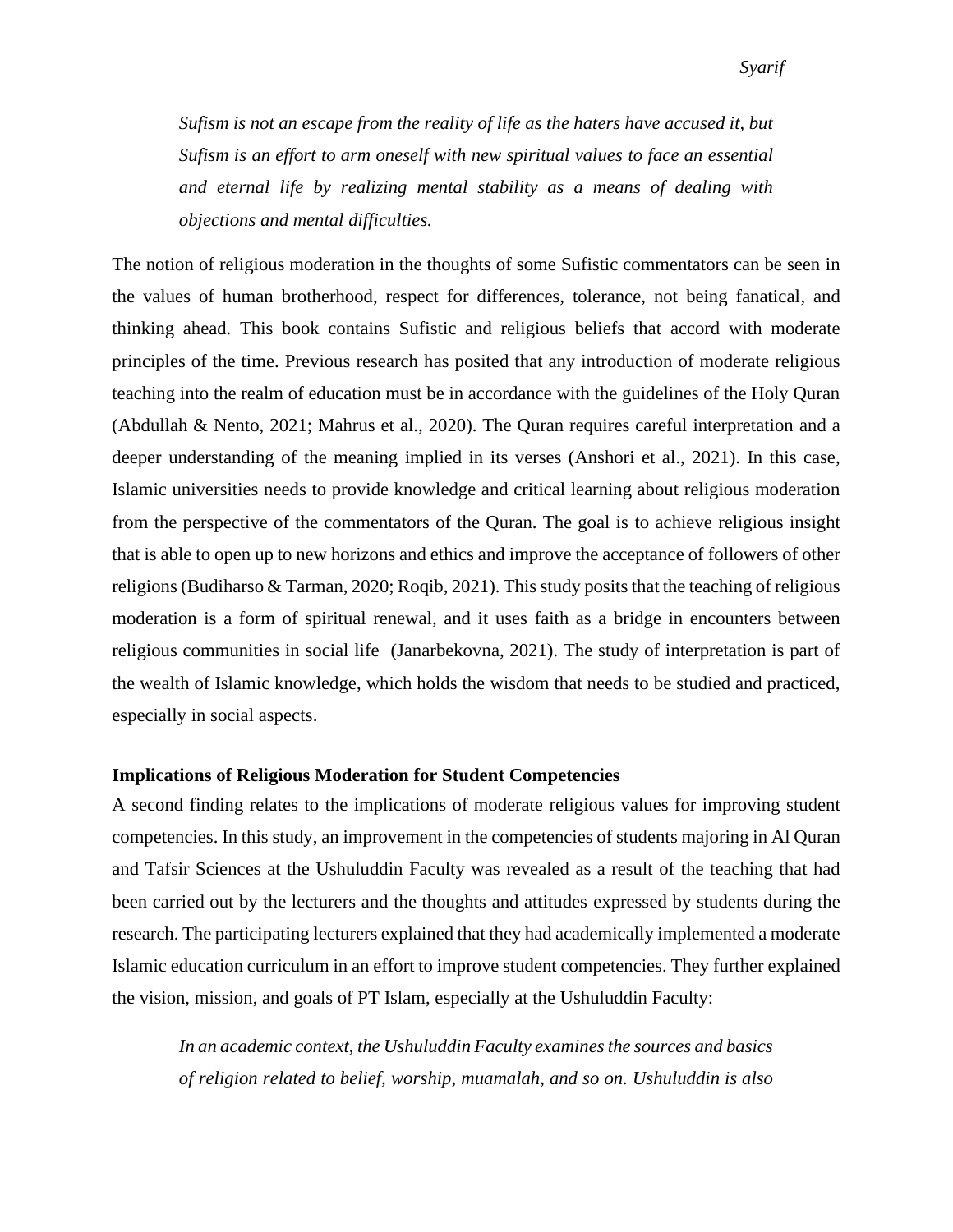*a forum for studying the basis of religion, one that is oriented towards activities like research, teaching, and service for the development of Islamic scholarship in order to build society.*

The participating students more deeply explained their understanding of the Ushuluddin Faculty:

*The term Ushuluddin refers to the science of monotheism, the science of Aqidah or the science of Kalam, which is relevant to the teaching of religious moderation. Because in this faculty, we are guided to become Muslim scholars who believe and have a noble character and mastery of the sources of religious teachings by thinking critically and methodologically based on the structure of applied Islamic sciences and the ability to provide answers conceptually by opening ourselves up from the times according to our abilities and expertise.*

In terms of student competencies, it is clear that the abilities that students need at the university level are based on knowledge, skills, and attitudes. This study posits that to achieve competence, students must be able to maintain synergy between their cognitive, affective, and psychomotor side in order to become capable of coming up with creative and positive ideas (Lincoln & Kearney, 2015; Roqib, 2021). In this case, the participating lecturers explained the following:

*To improve the competencies of students, since the beginning of the semester, they have been equipped with basic Islamic knowledge, nationalism, analytical methods, and language strengthening. When entering the second year, students get knowledge that is in accordance with their expertise, so that students can equip themselves when they return to society. Ushuluddin Faculty students are taught about the science of morals and Sufism, as well as the science of the Quran and interpretation, so that their competence in the field of Islamic studies, especially the ability to transform and empower Islamic scholarship to solve people's problems.*

Observations revealed that at the Faculty of Ushuluddin, students benefitted from a good quality study and interpretation program for the Quran, so that they could develop good reasoning and professional skills. Thus, this program indirectly improves student competencies. Students are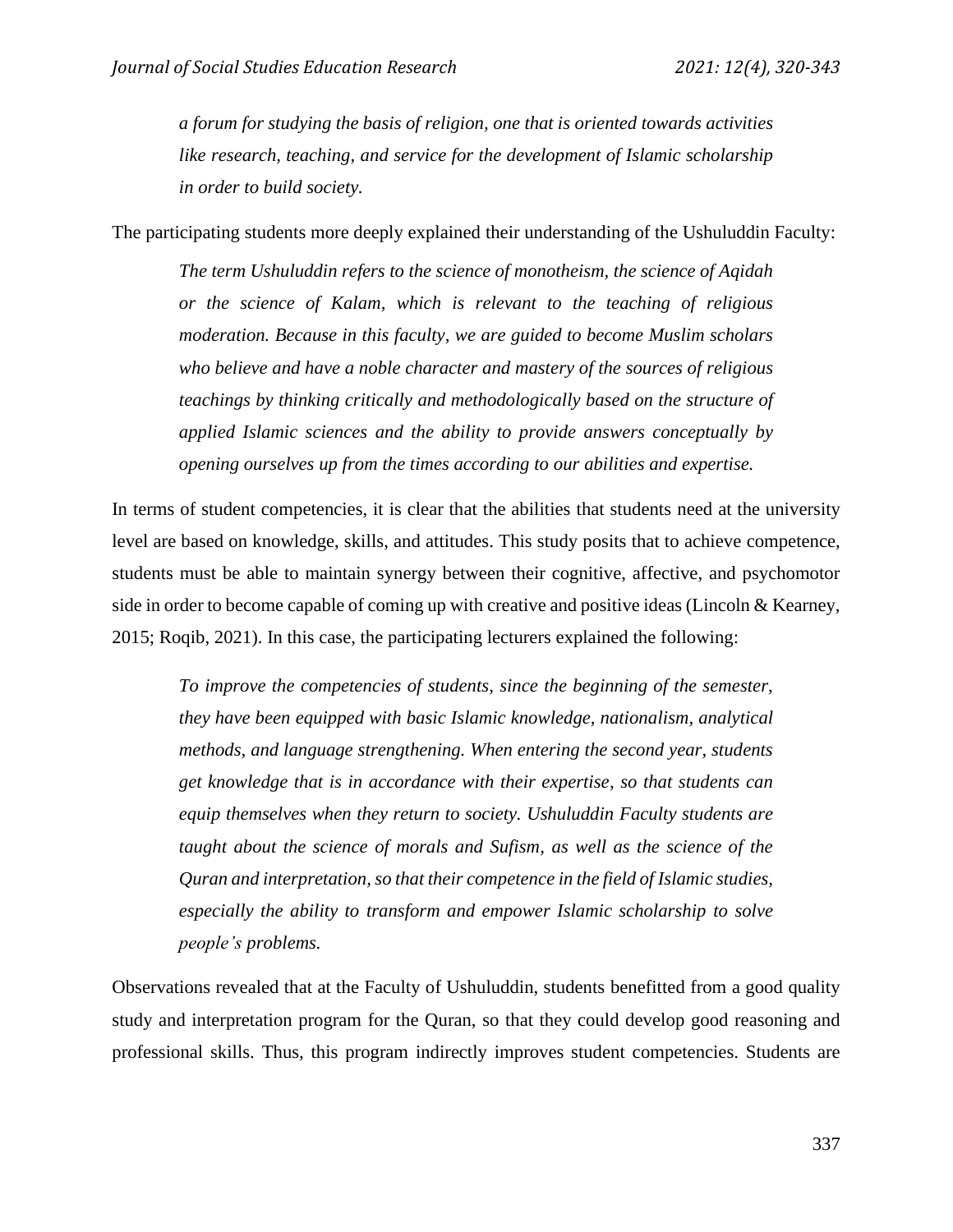guided and directed through religious moderation to become Muslim scholars who will be professional and qualified to respond to the challenges of the times:

We are provided with soft skills training and practical skills that support *academic and non-academic abilities. So, hopefully we will be able to take part in society and work. One aspect is community service, where we are taught that when mingling with the community, we must be tolerant and respectful and have Islamic ethics.*

Indeed, learning religious moderation can help develop good Islamic competencies (Rahmah & Fadhli, 2021). In order to improve student competencies through moderate Islamic education, it seems that the teaching of religious moderation at the Ushuluddin Faculty emphasizes skills in aspects like critical thinking, creative thinking, leadership, and emotional prowess, as well as being able to adapt cognitive processes to deal with new phenomena and social environments (Budiharso & Tarman, 2020). The students also enthusiastically expressed what they have learned from being taught about religious moderation. Both their attitudes and behaviors when expressing their opinions showed sufficient seriousness in understanding religious moderation. Even though this alone may not be enough to significantly increase student competencies, it can encourage good attitudes and behaviors when Muslims understand the importance of moderate religious values in life. This is why previous studies have stated that it has academic potential, because moderate religious values represent a form of understanding and an approach for contextualizing, knowing, and practicing morality and spirituality (Addai-Mununkum, 2019; Bustomi, 2020; Roqib, 2021). The findings are novel in two ways, namely they reflect the views of participants about the thoughts of Sufistic commentators on religious moderation and the implications they have for developing the competencies of students studying the Quran and Tafsir. The thoughts of the Sufistic commentators represent the spiritual reflection of clean, sincere, and pure hearts considering the meaning of the words of Allah SWT. Not just anyone can become an expert on Sufistic interpretation, so in our view, these Muslim scholars are very special. This science of interpretation is included in the category of *ladunni* science, so it is a direct gift from Allah SWT as a result of piety, *istiqamah*, and good morals. It is expected that such study will improve our understanding of the deeper meaning of the verses in the Quran, and this reflects on the teaching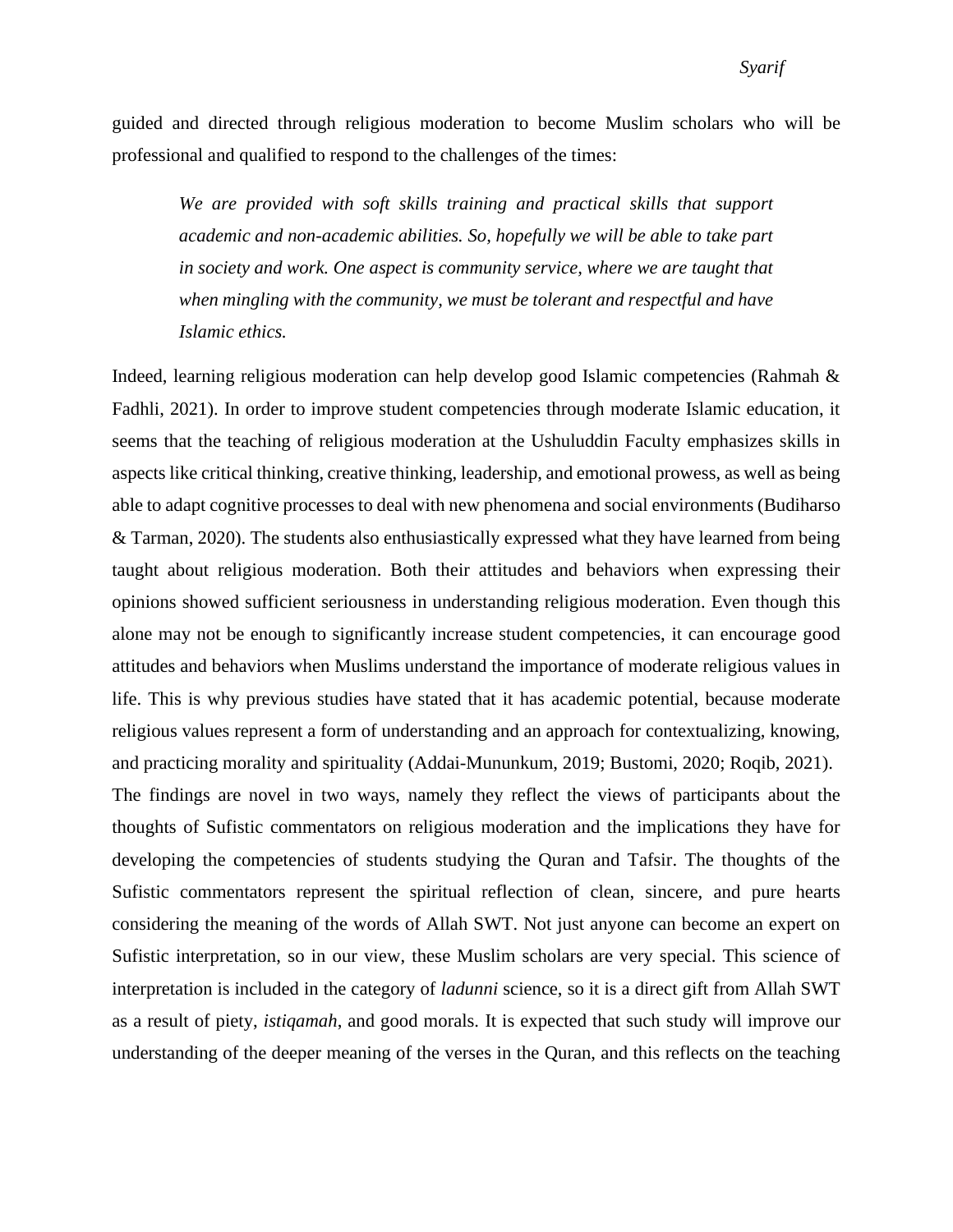of religious moderation as a way for Islamic colleges to support the realization of Bhineka Tunggal Ika and Pancasila values.

### **Conclusion**

Based on the results of the research and discussions conducted as part of this study, we can conclude that Sufistic commentators understand religious moderation as embodying attitudes that maintain brotherly human relations, respect the differences of others, tolerate religious difference without being fanatical, and encourage thinking ahead. Such religious moderation can improve student competencies, because teaching about it encourages students to develop better reasoning, understanding, and professional skills. When teaching religious moderation, colleges must develop learning programs that develop and strengthen multiple aspects of literacy with the aim of broadening students' perspectives. In the context of colleges, students must be guided to accept other religions intellectually and academically. Students should be given basic knowledge about religious differences and human aspects in order to better appreciate this diversity. This research was based on observations, interviews, and documentation studies under the limited scope of understanding the thoughts of Sufistic commentators about religious moderation and its implications for student competencies. Future research is therefore highly recommended to expand upon this limited scope to include the contents of the Quran and Hadith in detail. In addition, it is very important to thoroughly examine the effect of religious moderation on student competence in higher education and quantitatively determine it.

#### **References**

- 'Athiyyah, I. (n.d.). *Al-Muharrat al-Wajiz fi Tafsir al-Kitab al-'Aziz Jili I*. ( tahqiq A. al-S. A. al-S. Muhammad, Ed.). Bairud: Lubnan Dar al-Kutub al-Ilmiyyah.
- Abdullah, A. H., & Nento, S. (2021). Constructing Religious Moderation in Islamic Higher Education. *Al-Ulum*, *21*(1), 166–186. https://doi.org/10.30603/au.v21i1.2084
- Abidin, Suryanto, T., & Utami, P. (2020). Beyond muamalah principles in digital payment education and its impacts on corruption prevention in indonesian public sectors. *Journal of Social Studies Education Research*, *11*(3), 46–64. https://jsser.org/index.php/jsser/article/view/2355
- Addai-Mununkum, R. (2019). Students' representation of "other" religions. *Journal of Curriculum Studies Research*, *1*(1), 1-16.<https://doi.org/10.46303/jcsr.01.01.1>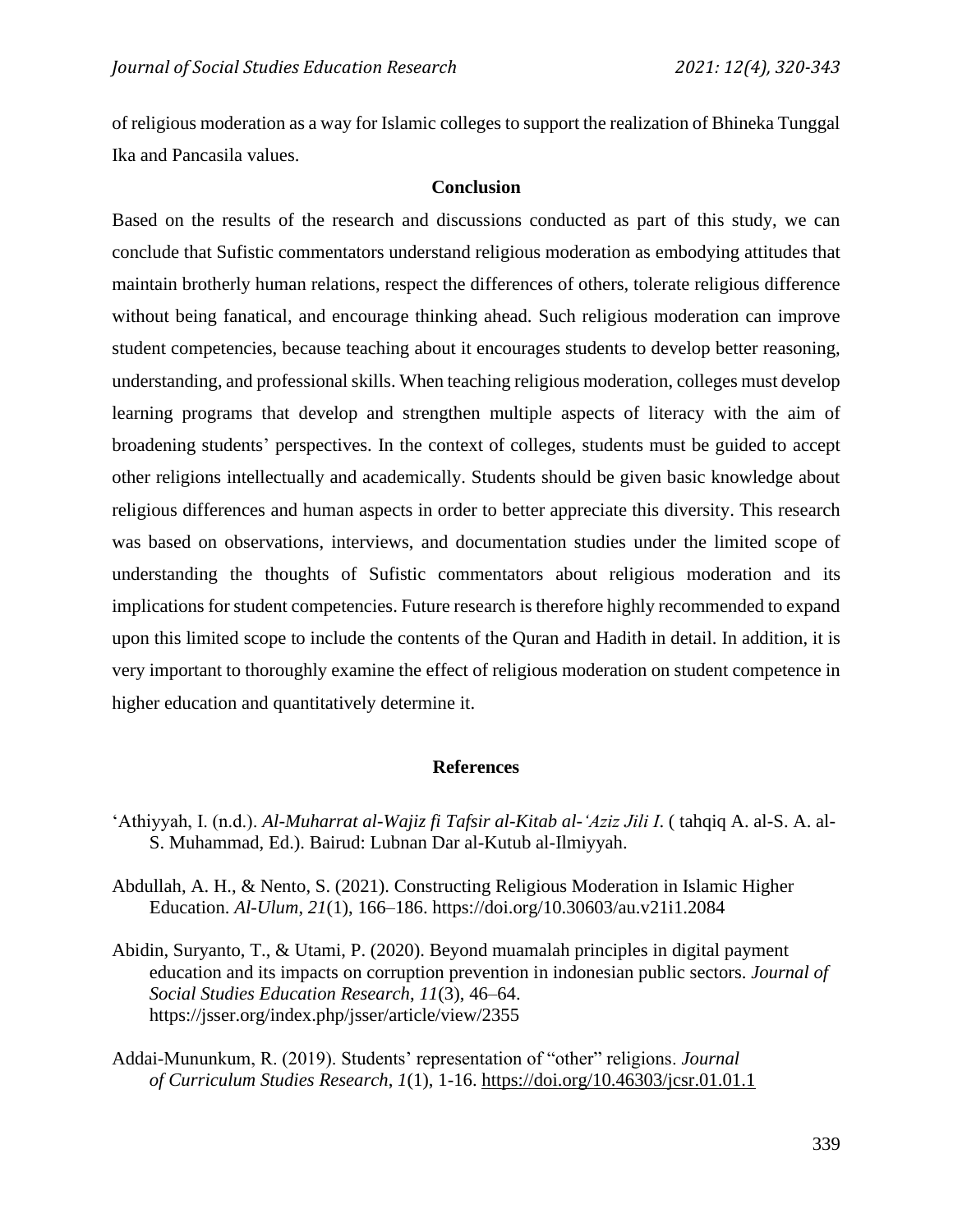- Al-Ishaqi, A. A. (2009). *Al-Muntakhabāt Fī Rābiṭat Al-Qalbiyyah Wa Ṣilat Al-Rūḥiyyah*. Surabaya: Al Wava.
- Ali, F. (2018). Incorporating Values of Moderate Islam for the 21st Century Learners in an English as a Foreign Language Class. *Edukasia Islamika*, *3*(1), 18. https://doi.org/10.28918/jei.v3i1.1676
- Amir, A. N. (2021). Kitab al-Tafsir wal Mufassirun dan Pengaruhnya dalam Kajian Tafsir. *Jurnal Iman Dan Spiritualitas*, (July). https://doi.org/10.15575/jis.v1i3.12570
- Anshori, M. A., Prasojo, Z. H., & Muhtifah, L. (2021). Contribution of sufism to the development of moderate Islam in Nusantara. *International Journal of Islamic Thought*, *19*(1), 40–48. https://doi.org/10.24035/IJIT.19.2021.194

Anwar, R. (2000). *Ilmu Tafsir*. Bandung: Pustaka Setia.

- Arifianto, A. R. (2019). Islamic Campus Preaching Organizations in Indonesia: Promoters of Moderation or Radicalism? *Asian Security*, *15*(3), 323–342. https://doi.org/10.1080/14799855.2018.1461086
- Arifinsyah, A., Andy, S., & Damanik, A. (2020). The Urgency of Religious Moderation in Preventing Radicalism in Indonesia. *ESENSIA: Jurnal Ilmu-Ilmu Ushuluddin*, *21*(1), 91– 108. Retrieved from https://doi.org/10.1016/j.phrs.2020.104743%0Ahttps://doi.org/10.1057/s41267-019-00222 y
- Asfar, K. (2020). Tafsir Sufistik (Al-Isyari) Perspektif Teoretis. *Al-Wajid: Jurnal Ilmu Al-Quran Dan Tafsir*, *1*(1), 1–20.
- Bancin, A. B. (2017). *Abu Al-Wafa Al-Taftazani*. Universitas Islam Negeri Sultan Syarif Kasim Riau.
- Budiharso, T. & Tarman, B. (2020). Improving Quality Education through Better Working Conditions of Academic Institutes, *Journal of Ethnic and Cultural Studies*, *7*(1), 99-115. <http://dx.doi.org/10.29333/ejecs/306>
- Burke, J., & Biklen, D. (2006). Presuming competence. *Equity and Excellence in Education*, *39*(2), 166–175. https://doi.org/10.1080/10665680500540376
- Bustomi, A. A. (2020). Reaktivasi Paradigma Islam Wasathiyah Masyarakat Kampus melalui Sinergi Potensial Pendidikan Tinggi & Pesantren. *AL-IFKAR*, *14*(2), 47–63.
- Cassidy, S. (2009). Interpretation of competence in student assessment. *Nursing Standard*, *23*(18), 39–46.

Fahri, M., & Zainuri, A. (2019). Moderasi Beragama di Indonesia. *Intizar*, *25*(2), 95–100.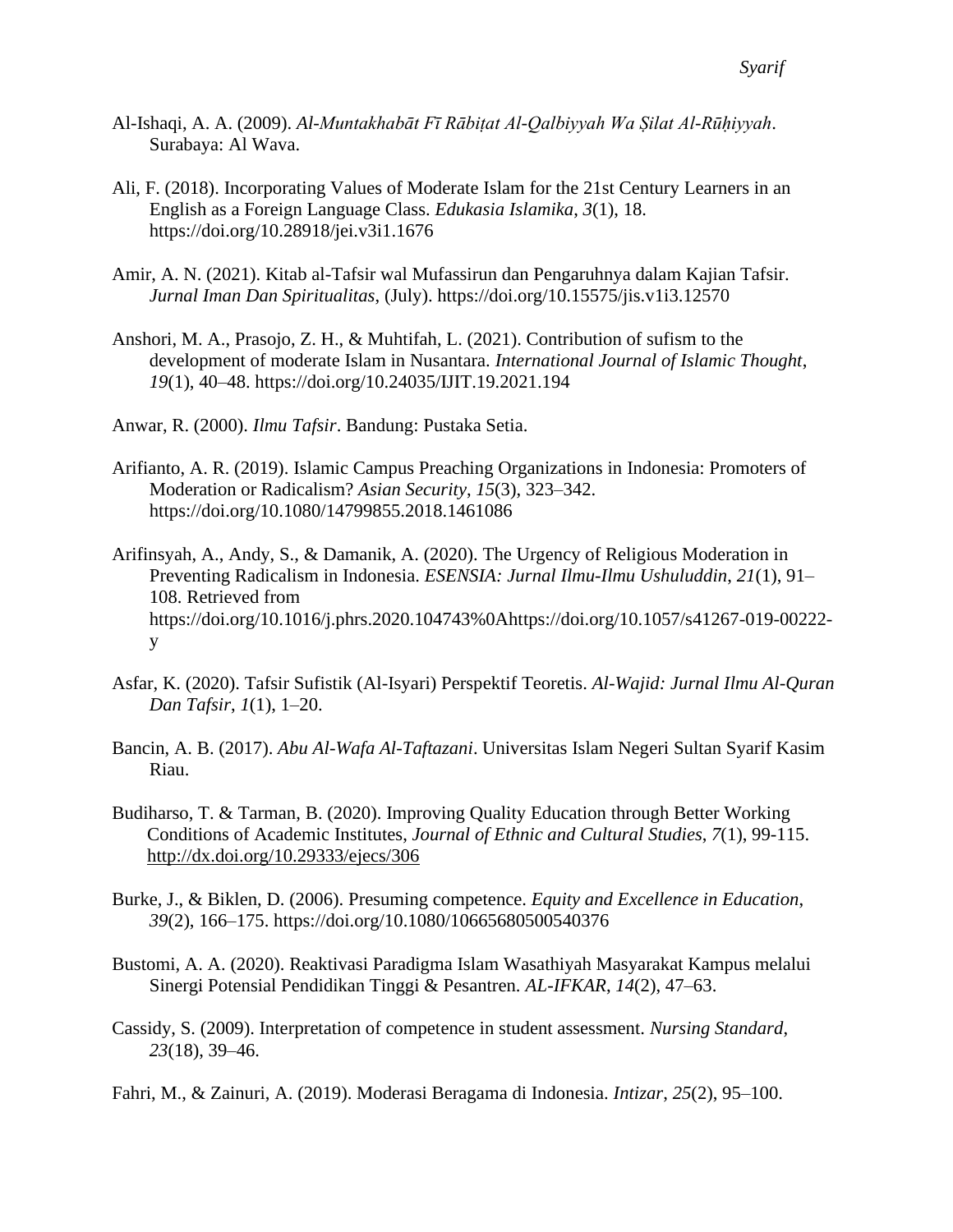- Farisi, L. Al, Muhid, A., & Fattah, A. A. (2021). The Making of Muslim Millennial Moderate Identities through Sufistic Multicultural Da'wah. *MUHARRIK: Jurnal Dakwah Dan Sosial*, *4*(01), 1–20. https://doi.org/10.37680/muharrik.v4i01.461
- Ghorbani, N., Chen, Z. J., Rabiee, F., & Watson, P. J. (2019). Religious fundamentalism in Iran: Religious and psychological adjustment within a Muslim cultural context. *Archive for the Psychology of Religion*, *41*(2), 73–88. https://doi.org/10.1177/0084672419878832
- Haidar, H. H. (2009). The Qur'anic Principle of Peace. *Journal of Shi'a Islamic Studies*, *2*(2), 159–180.
- Haryani, E., & Lufaefi, L. (2021). Teaching of Religious Moderation in the Tarekat For Millennials. https://doi.org/10.4108/eai.11-11-2020.2308303
- Ibrahim, I., Prasojo, Z. H., & Sulaiman, S. (2019). Preventing Radicalism: Islamic Moderation and Revitalization in the Border. *Wawasan: Jurnal Ilmiah Agama Dan Sosial Budaya*, *4*(1), 1–15. https://doi.org/10.15575/jw.v4i1.4400
- Ishaq, R. El. (2021). Media in the Midst of Religion Moderation. *INJECT (Interdisciplinary Journal of Communication)*, *6*(1), 41–56. https://doi.org/10.18326/inject.v6i1.41-56
- Islam, Z., Adnan, M., & Talpur, M. A. (2020). Pakistan ' s Counter -Terrorism Strategy with Viable Recommendations. *Progressive Research Journal of Arts and Humanities (PRJAH)*, *2*(2), 156–167.
- Jamilah, S. (2021). Moderate Islamic Education to Enhance Nationalism among Indonesian Islamic Student Organizations in the Era of Society 5.0 Sitti. *Journal of Social Studies Education Research, 12*(3), 79–100. https://jsser.org/index.php/jsser/article/view/3506
- Janarbekovna, K. K. (2021). Religion as an Institution of Spiritual Renewal of the Kazakh Society (Sociological Analysis). *Web of Scientist: International Scientific Research Journal*, *2*(5), 562–566.
- Kawangung, Y. (2019). Religious moderation discourse in plurality of social harmony in Indonesia. *International Journal of Social Sciences and Humanities*, *3*(1), 160–170. https://doi.org/10.29332/ijssh.v3n1.277
- Kriviņš, A., Teivāns-Treinovskis, J., & Tumalavičius, V. (2021). Issues of state and national security: Religiously inspired terrorism in the Baltic States: internal and external factors. *Insights into Regional Development*, *3*(1), 65–79. https://doi.org/http://doi.org/10.9770/IRD.2021.3.1
- Lincoln, D., & Kearney, M. L. (2015). *Competence assessment in higher education*. *Studies in Higher Education* (Vol. 40). https://doi.org/10.1080/03075079.2015.1005334

Mahrus, E., Prasojo, Z. H., & Busro, B. (2020). Messages of Religious Moderation Education in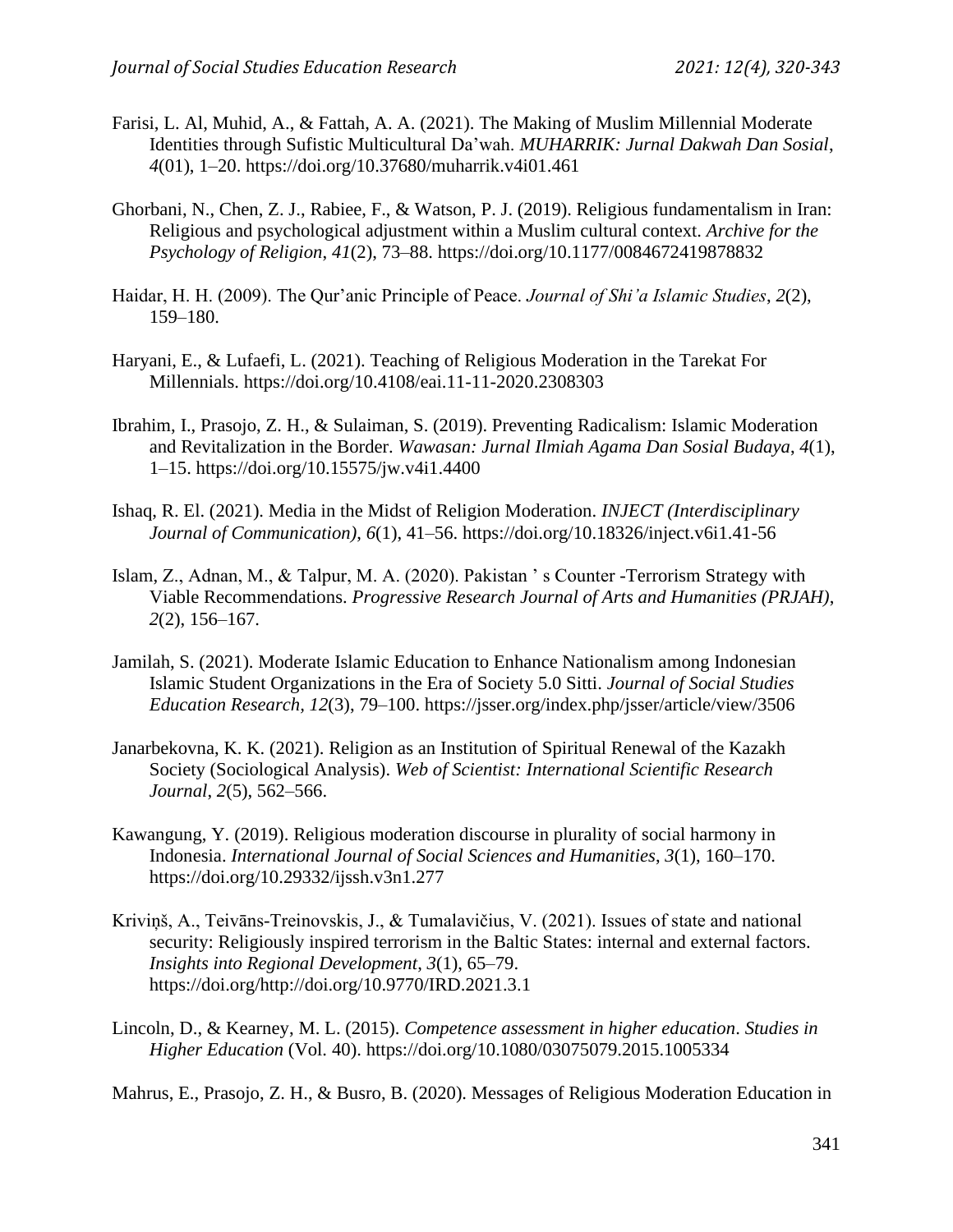Sambas Islamic Manuscripts. *Madania: Jurnal Kajian Keislaman*, *24*(1), 39. https://doi.org/10.29300/madania.v24i1.3283

- Mandaville, P., & Nozell, M. (2017). *Engaging Religion and Religious Actors in Countering Violent Extremism*. Retrieved from https://www.usip.org/sites/default/files/SR413- Engaging-Religion-and-Religious-Actors-in-Countering-Violent-Extremism.pdf
- Marbun, D. S., & Pin, P. (2017). Indonesian Islamic Higher Education Institutions Against Radicalism. In *Asirpa: IProceeding of ndonesia Focus* (pp. 1–4). Jakarta: ASIRPA.
- Miles, M., Huberman, M., & Saldaña, J. (2013). Qualitative Data Analysis: A Methods Sourcebook: An Expanded Sourcebook, 408. Retrieved from https://s3.amazonaws.com/academia.edu.documents/43491723/Miles\_\_\_Huberman\_Data\_a nalysis.pdf?AWSAccessKeyId=AKIAIWOWYYGZ2Y53UL3A&Expires=1554078814&Si gnature=C9K75Fdt6SjvO4eGPjsP2ftcIb8%3D&response-content-disposition=inline%3B filename%3DMiles\_Huberman\_Da
- Patton, M. Q. (2005). *Qualitative research*. (B. S. Everitt & D. C. Howell, Eds.), *Encyclopedia of Statistics in Behavioral Science* (Vol. 3). John Wiley & Sons, Ltd, Chichester. https://doi.org/10.1111/add.13931
- Puspitasari, D., Yuliani, B., & Huda, M. (2021). The Transformation of Islamic Education in a Disruptive Era: is it A Necessity? https://doi.org/10.4108/eai.27-10-2020.2304162
- Rahmah, S., & Fadhli, M. (2021). Character Education in Islamic Education Institutions : A Study on the Impact of Lecturer Competence at IAIN Lhokseumawe. *MIQOT: Jurnal Ilmu-Ilmu Keislaman Volume*, *45*(1), 87–103. https://doi.org/10.30821/miqot.v45i1.771
- Rakhmat, J. (1999). *Tafsir Sufi Surat al-Fatihah* (I). Bandung: Remaja Rosda Karya.
- Razak, Safiah binti Abd, Zarrina, C., & Hilmi, S. M. (2019). Latar Belakang Dan Pemikiran Tasawuf Abu Nasr Al-Sarrój Dalam Karyanya Al-Luma': Satu Analisis. *Al-Sirat*, *18*(1), 33–46.
- Roqib, Moh. (2021). Increasing Social Class through Islamic Boarding Schools in Indonesia. *Journal of Social Studies Education Research*, 12(2), 305-329. https://jsser.org/index.php/jsser/article/view/3291
- Suntana, I. & Tresnawaty, B. (2021). Multidimensional Social Crisis and Religious Violence in Southeast Asia: Regional Strategic Agenda, Weak Civilian Government, Triune Crime, Wealth Gaps, and Coopted Journalism. *Journal of Culture and Values in Education (JCVE)*, 4(2), 1-13. [https://doi.org/10.46303/jcve.2021.2.](https://doi.org/10.46303/jcve.2021.2)
- Sutrisno, E. (2019). Actualization of Religion Moderation in Education Institutions. *Jurnal Bimas Islam*, *12*(2), 323–348.